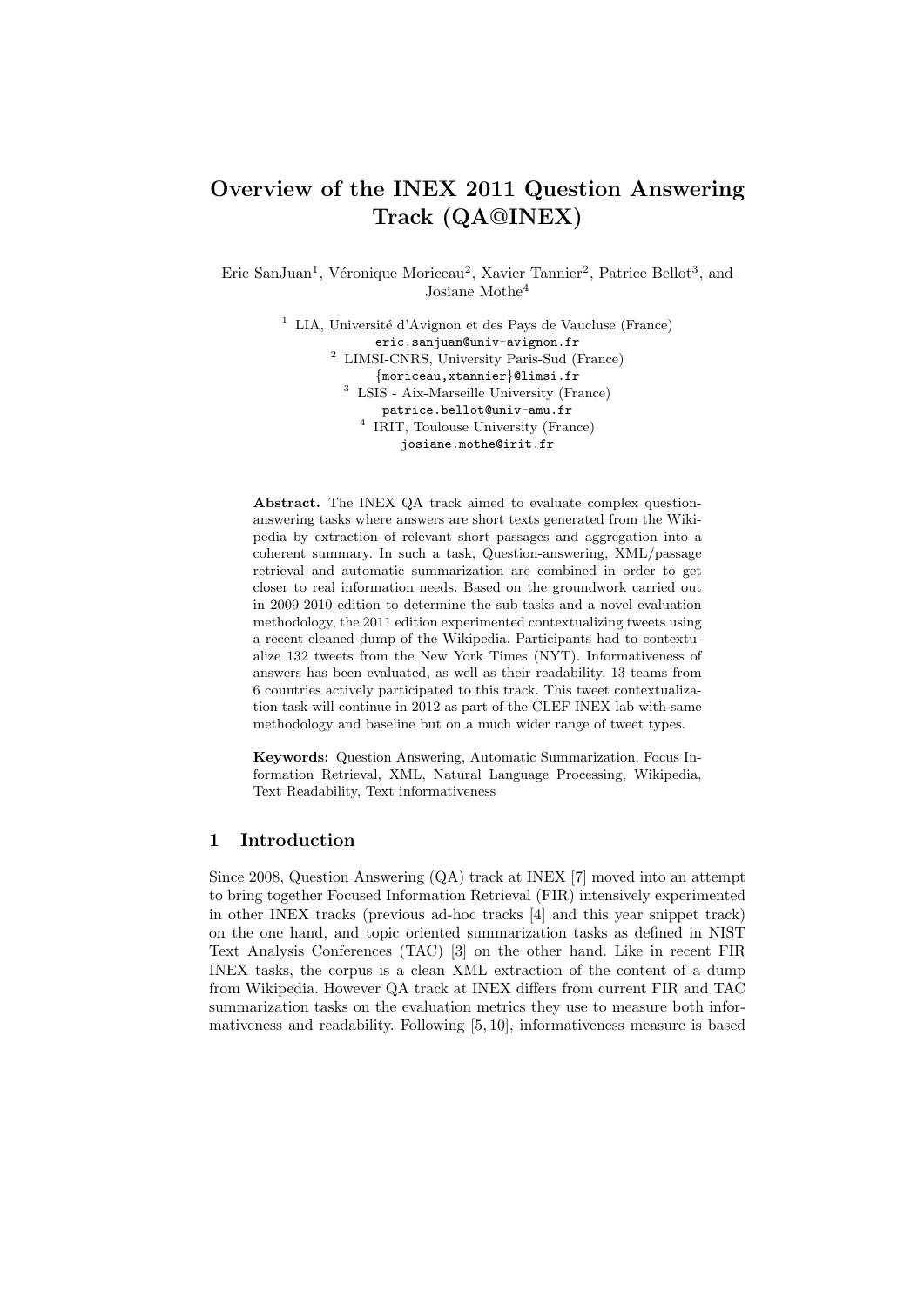on lexical overlap between a pool of relevant passages (RPs) and participant summaries. Once the pool of relevant passages is constituted, the process is automatic and can be applied to unofficial runs. The release of these pools is one of the main contributions of INEX QA track. By contrast, readability evaluation is completely manual and cannot be reproduced on unofficial runs. It is based on questionnaires pointing out possible syntax problems, broken anaphora, massive redundancy or other major readability problems.

Therefore QA tasks at INEX moved from the usual IR query  $\frac{1}{2}$  document paradigm towards information need / text answer. More specifically, the task to be performed by the participating groups of INEX 2011 was contextualizing tweets, i.e. answering questions of the form "what is this tweet about?". The general process involved:

- Tweet analysis,
- Passage and/or XML element retrieval,
- Construction of the answer.

We target systems efficient on small terminals like smart phones, based on local resources that do not require a network access, gathering non factual contextual information that is scattered around local resources. Off-line applications on portable devices are useful to reduce the network load and safer.

Answers could contain up to 500 words. It has been required that the answer uses only elements previously extracted from the document collection. Answers needed to be a concatenation of textual passages from the Wikipedia dump.

To constitute the pool of RPs, the informativeness of all returned passages for a subset of 50 tweets has been assessed by organizers. The pool of RPs included all passages considered as relevant by at least one assessor (each passage being submitted to two assessors). We regarded as informative passages that both contain relevant information but also contained as little non-relevant information as possible (the result is specific to the question). This year, long passages including several sentences have often been considered as uninformative because they included too much non relevant information. Furthermore, informativeness of a passage was established exclusively based on its textual content, and not on the documents from which it was extracted. Despite the use of a pool of RPs, the informativeness value of answers did not only rely on the number of its RPs, but also on lexical overlap with other RPs. We found out that evaluating informativeness based on lexical overlap with a pool of RPs is robust if the variety of participant systems is large enough and includes strong baselines.

The paper is organized as follows. Section 2 presents the description of the task. Section 3 details the collection of tweets and documents. Section 4 describes the baseline system provided by the track organizers. Section 5 presents the techniques and tools used for manual evaluation, explains the final choice of metrics and presents results. Finally, Section 6 presents 2012 CLEF "tweet contextualization" task before drawing some conclusions in Section 7.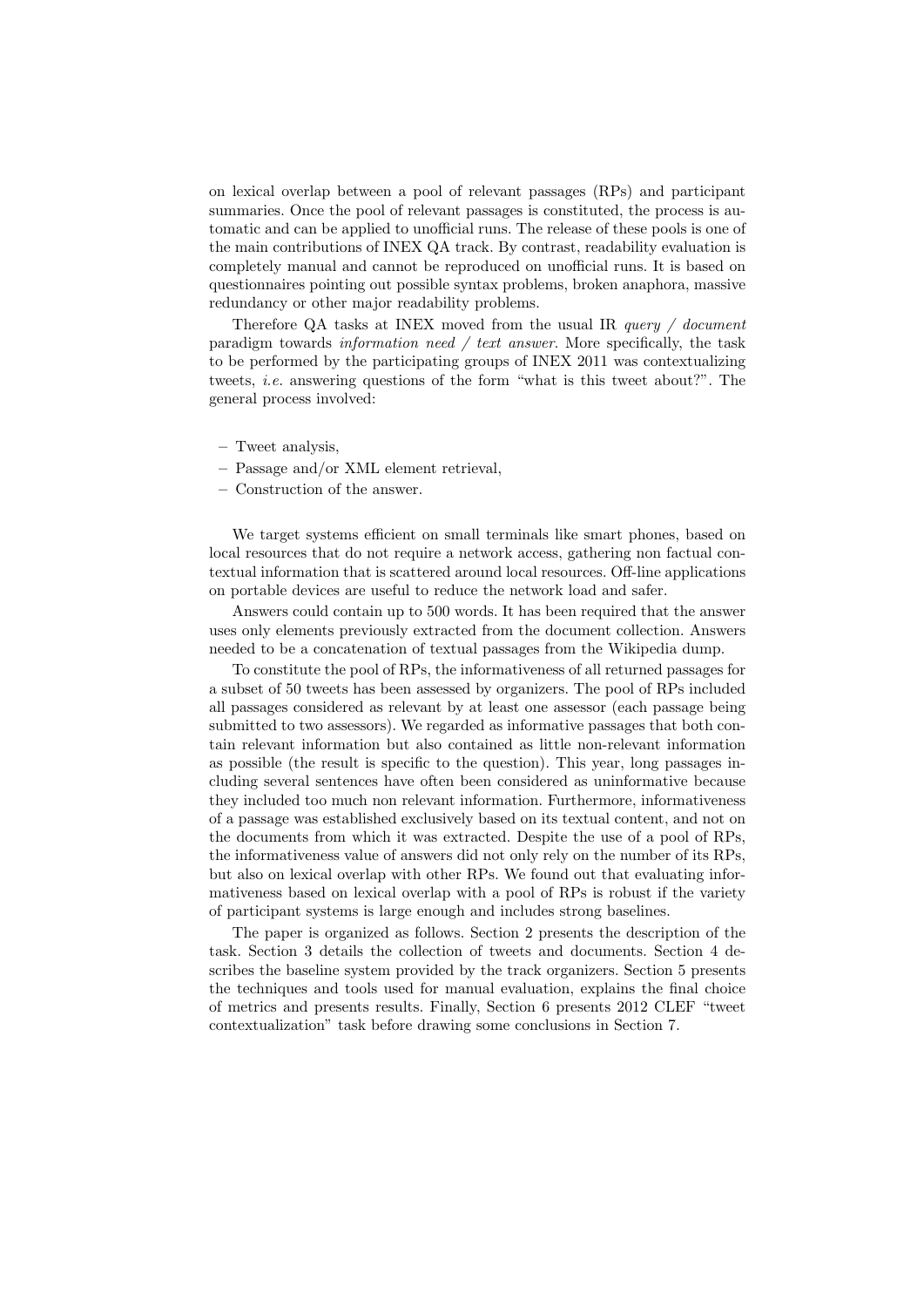## 2 Task description

The underlying scenario is to provide the user with synthetic contextual information when receiving a message like a tweet. The task is not to find an exact answer in a database of facts, but to bring out the background of the message exclusively based on its textual content. Therefore the answer needs to be built by aggregation of textual passages grasped from the resource (Wikipedia in our case). For some topics, there can be too many relevant passages that cannot be all inserted in the answer, requiring some summarization process that preserves overall informativeness. For others, only few information can be available and the answer should be shorter than expected pointing out the lack of available information.

In this edition, we have considered a recent dump of the Wikipedia. Since we target non factual answers but short contextualizing texts, we removed all the info boxes and the external references, leaving only the textual content with all its document structure (title, abstract, sections, subtitles and paragraphs) and its internal references (links towards other pages).

We wanted to consider only highly informative tweets. In this attempt to define a contextualizing task, we chose to follow the New York Times (NYT) Twitter account. As soon as the NYT publishes an article on its website, it tweets the title of this article, with its URL. We thus considered these tweets. Therefore the task had become "given a NYT title, find and summarize all available background information in the Wikipedia". We also added the first sentence of the related NYT article as a hint, but only few runs used this hint and none of the participants reported using NYT paper content: all tried to tackle the contextualization task in an off-line approach using only the available corpus.

The aggregated answers had a maximum of 500 words each and have been evaluated according to:

- Their informativeness (how much they overlap with relevant passages, Section 5.2),
- Their readability (assessed by evaluators, Section 5.3).

The informativeness of a summary cannot be evaluated without its readability since informative content measures tend to favor syntactic dense summaries. It is often possible to increase an informativeness score by weakening its discursive structure and thus its readability [9].

We provided the participants with a state of the art system derived from [12, 2]. Participants had to improve its informative performance without weakening too much the readability of its results.

It was initially announced that readability would be evaluated by participants according to the "last point of interest", i.e. the first point after which the text becomes unreadable because of:

- syntactic incoherence,
- unsolved anaphora,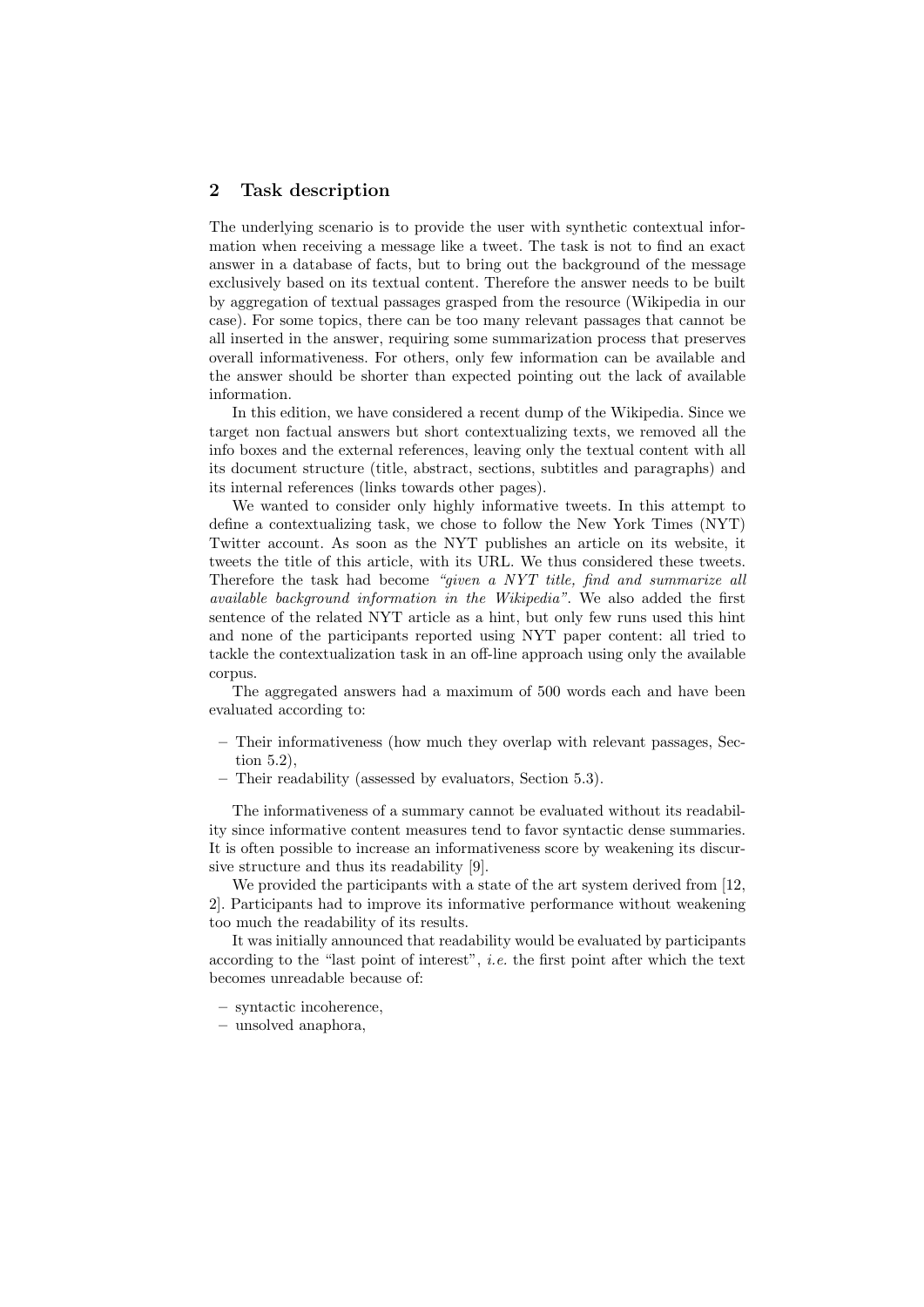- redundancy,
- other problems.

After discussion between organizers and participants at the INEX 2011 workshop, it was finally decided to disclaim considering only the last point of interest because it relied too much on assessors' subjectivity but to mark all readability issues for every sentence in a summary. It was also decided to evaluate the readability independently from the topic to be contextualized and to read all passages, even if redundant. This increased the workload left to participants in readability evaluation but resulted in a much more refined analysis.

## 3 Track data

From 2009 to 2010, QA track at INEX worked on the ad-hoc Wikipedia document collection. In 2009 we considered questions related to ad-hoc topics, and in 2010, real-user, non factual questions from the OverBlog platform<sup>5</sup>. Best performing systems on this task were state of the art automatic summarizers that pick up few Wikipedia pages related to the question and provided a summary as answer.

In 2011, the QA track started experimenting tweets instead of real questions. There the overlap between topics and Wikipedia content becomes much weaker than previously. It was thus decided to move to a more recent and simplified dump of Wikipedia. The new corpus was made available in October 2011 leaving two months to participants for their experiments. This corpus generation process has been completely automatized and can be apply to any XML Wikipedia dump.

#### 3.1 Questions

The question data set was composed of 132 tweets by the NYT released on the July 20th 2011 and having a URL towards the NYT website. Each topic includes the tweet which is often the title of an article just released and the first sentence of the related article. An example is provided below:

```
<topic id="2011005">
 <title>Heat Wave Moves Into Eastern U.S</title>
 <txt>The wave of intense heat that has enveloped much of the
    central part of the country for the past couple of weeks is
   moving east and temperatures are expected to top the 100-degree
   mark with hot, sticky weather Thursday in cities from
   Washington, D.C., to Charlotte, N.C.</txt>
</topic>
```
<sup>5</sup> http://www.over-blog.com/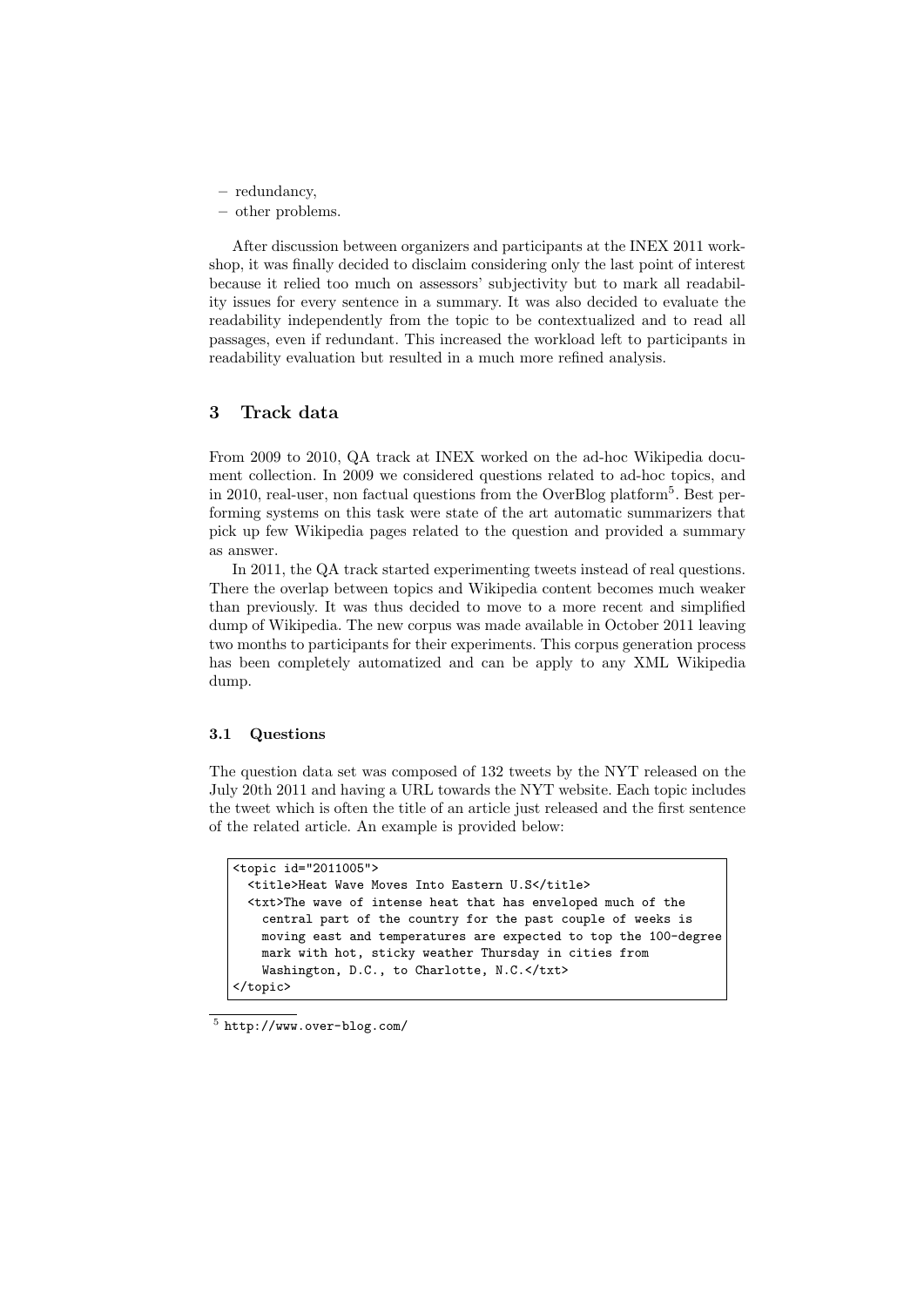All these topics were twitted three months after the Wikipedia dump used to build the corpus, therefore we had to manually check if there was any related information in the document collection<sup>6</sup>

#### 3.2 Document collection

The document collection has been built based on a dump of the English Wikipedia from April 2011. Since we target a plain XML corpus for an easy extraction of plain text answers, we removed all notes and bibliographic references that are difficult to handle and kept only the 3,217,015 non empty Wikipedia pages (pages having at least one section).

Resulting documents are made of a title (title), an abstract (a) and sections (s). Each section has a sub-title (h). Abstract and sections are made of paragraphs  $(p)$  and each paragraph can have entities  $(t)$  that refer to other Wikipedia pages.

Therefore the resulting corpus follows this DTD:

```
<!ELEMENT xml (page)+>
<!ELEMENT page (ID, title, a, s*)>
<!ELEMENT ID (#PCDATA)>
<!ELEMENT title (#PCDATA)><!ELEMENT a (p+)>
\leq!ELEMENT s (h, p+)>
<!ATTLIST s o CDATA #REQUIRED>
<!ELEMENT h (#PCDATA)>
<!ELEMENT p (#PCDATA | t)*>
<!ATTLIST p o CDATA #REQUIRED>
<!ELEMENT t (#PCDATA)>
<!ATTLIST t e CDATA #IMPLIED>
```
Figure 1 shows an example of such a cleaned article. We have released the scripts used to generate this corpus. They process any recent XML dump of the Wikipedia in two steps:

- a light awk command to remove in a single pass all external references, info boxes and notes using a fast substring extraction function based on index function (GNU implementation of strchr C ISO function).
- a perl program that generates the XML using regular expressions to detect and encapsulate document structure and internal links. It also works in a single pass.

 $6$  The resulting 132 topics come from an initial set of 205 tweets after removing duplicates due to single subjects producing several papers (like different testimonies and opinion papers about the same subject) and only few tweets for which there was no overlap with the Wikipedia. Hence, the 132 selected topics represent more than 64% of the tweets released by the NYT in one day.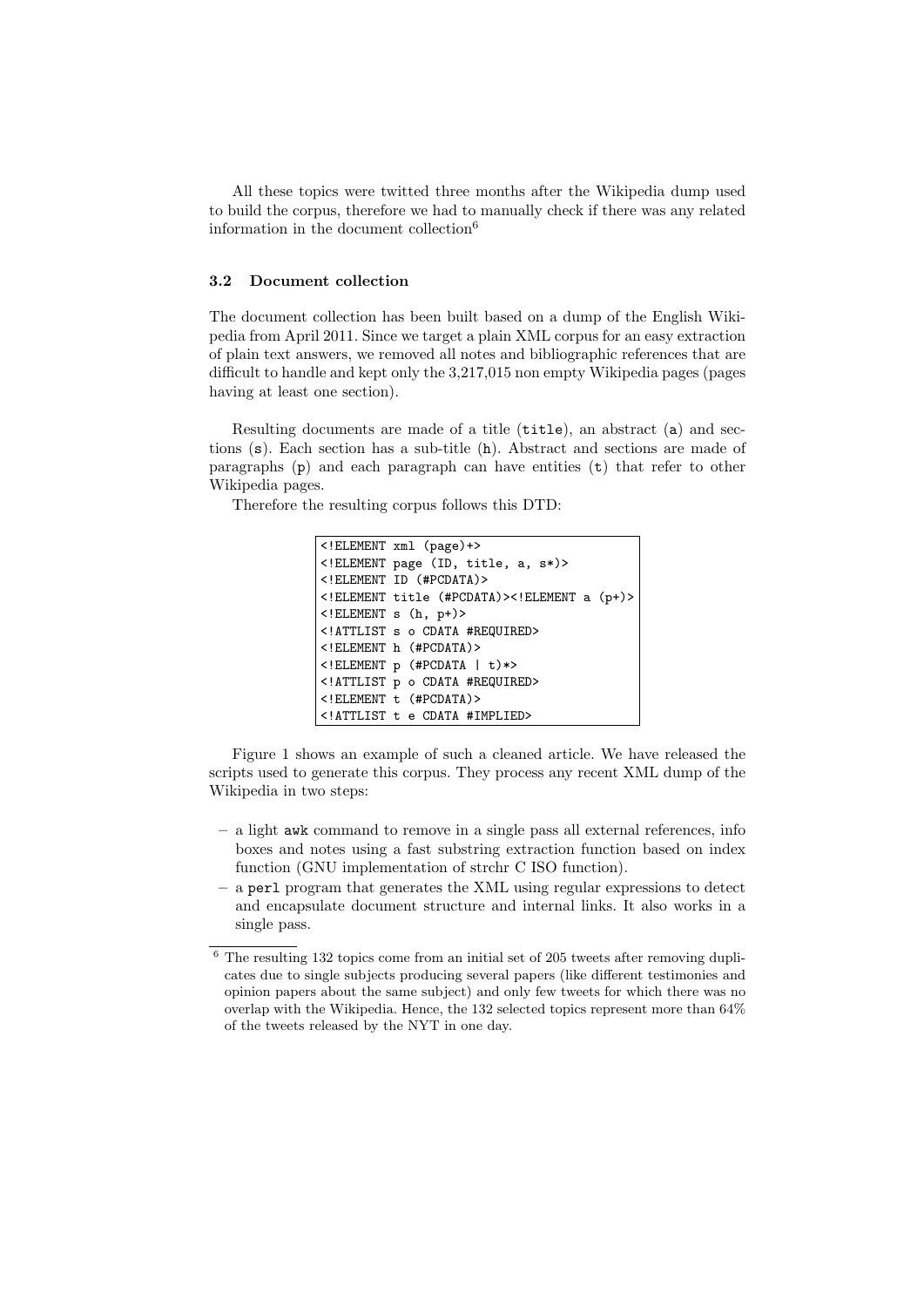```
<?xml version="1.0" encoding="utf-8"?>
<page>
<ID>2001246</ID>
<title>Alvin Langdon Coburn</title>
\leq s o = "1"<h>Childhood (1882-1899)</h>
<p o="1">Coburn was born on June 11, 1882, at 134 East Springfield
Street in <t>Boston, Massachusetts</t></t>>, to a middle-class family.
His father, who had established the successful firm of
Coburn & amp; Whitman Shirts, died when he was seven. After that he
was raised solely by his mother, Fannie, who remained the primary
influence in his early life, even though she remarried when he was
a teenager. In his autobiography, Coburn wrote, " My mother was
a remarkable woman of very strong character who tried to dominate
my life. It was a battle royal all the days of our life
together. " </p>
<p o="2">In 1890 the family visited his maternal uncles in
Los Angeles, and they gave him a 4 x 5 Kodak camera. He immediately
fell in love with the camera, and within a few years he had developed
a remarkable talent for both visual composition and technical
proficiency in the <t>darkroom</t>. (...)</p>
\left(\ldots\right)</page>
```
Fig. 1. An example of a cleaned Wikipedia XML article.

Once generated, it is necessary to check if the resulting large XML file (between 8 and 12 Gb for recent Wikipedia dumps) is valid. We use the Perl TWIG library by Michel Rodriguez<sup>7</sup> for that. This is a robust library that can process large XML files page by page and fix eventual illformed ones.<sup>8</sup> Current indexers like Indri do not parse such a large XML file and require to split it into pages organized in some folder structure avoiding too large folders. We also made available a Perl program that dispatches Wikipedia pages in 1000 folders. This process can take hours because of numerous file operations.

A complementary list of non-Wikipedia entities has also been made available. The named entities (person, organisation, location, date) of the document collection have been tagged using XIP [1]. For example, for the previous documents, the extracted named entities are:

<sup>7</sup> http://search.cpan.org/ mirod/

<sup>8</sup> We had to manually correct few errors on the April 2011 Wikipedia dump due to encoding errors in the original dump file itself, but we did not have error anymore in the last Wikipedia dump from November 2011. For the 2011 INEX edition, we used the corrected April 2011 dump.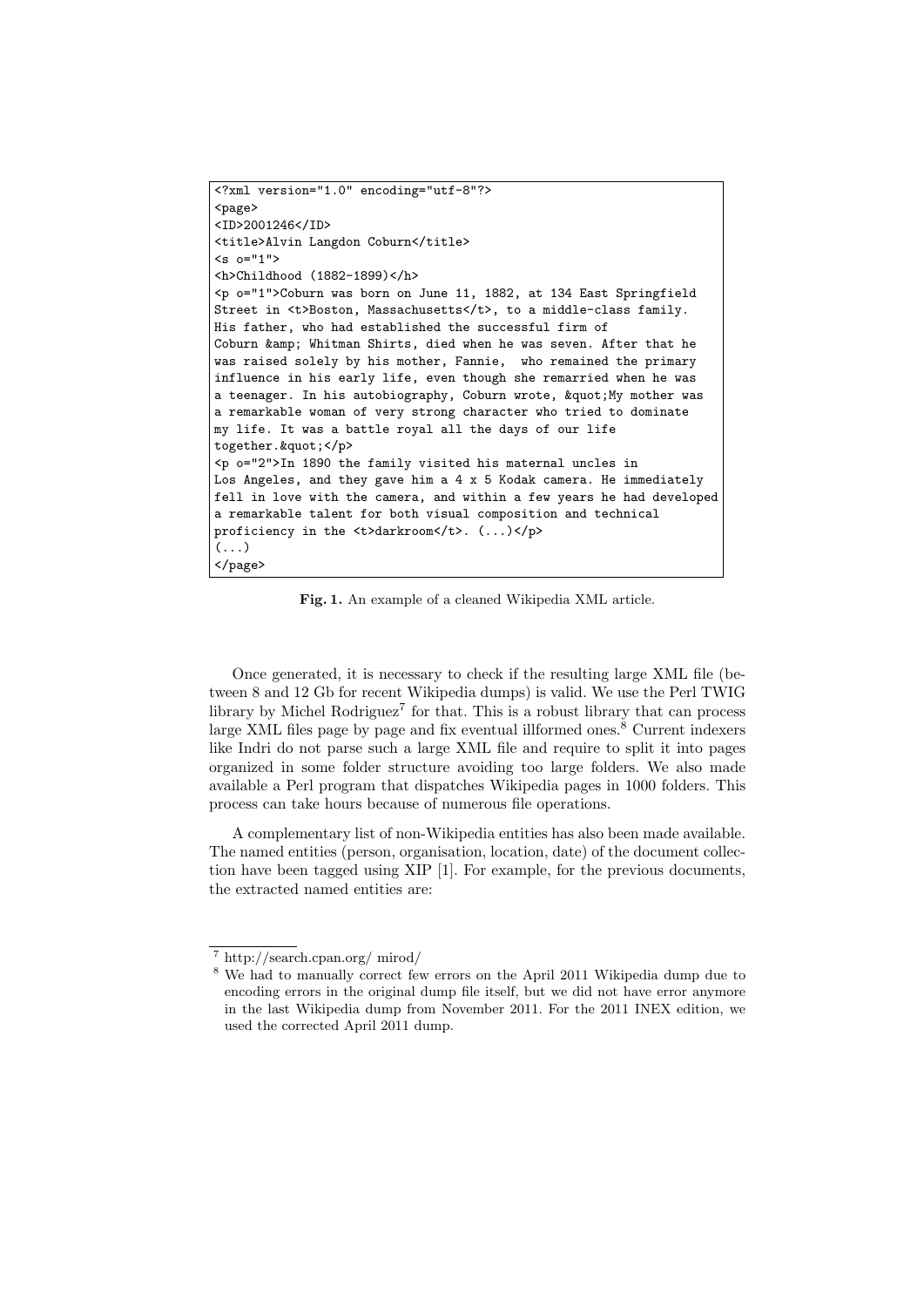| Alvin Langdon Coburn        |
|-----------------------------|
| 1882-1899                   |
| Coburn                      |
| June 11, 1882               |
| 134 East Springfield Street |
| Boston, Massachusetts       |
| Coburn Whitman              |
| Fannie                      |
| Coburn                      |
| 1890                        |
| Los Angeles                 |
| Kodak                       |

This can be used for participants willing to use named entities in texts but not having their own tagger.

#### 3.3 Submission requirements

Participants could submit up to three runs. Despite the fact that manual runs were allowed if there was at least one automatic, all submitted official runs have been registered as fully automatic.

Results were lists of passages extracted from the corpus. Two non consecutive passages had to be presented separately. Results in a single run could not include more than 500 words per topic. Any string of alphanumeric characters outside XML tags, without space or punctuation, was considered as a single word.

The format for results was a variant of the familiar TREC format with additional fields:  $\!9$ 

<qid> Q0 <file> <rank> <rsv> <run\_id> <column\_7> <column\_8>

where:

- The first column qid is the topic number.
- The second column is currently unused and should always be Q0. It is just a formating requirement used by the evaluation programs to distinguish between official submitted runs and q-rels.
- The third column file is the file name (without .xml) from which a result is retrieved, which is identical to the  $\langle id \rangle$  of the Wikipedia document. It is only used to retrieve the raw text content of the passage, not to compute document retrieval capabilities. In particular, if two results only differ by their document id (because the text is repeated in both), then they will be considered as identical and thus redundant.
- The fourth column rank indicates the order in which passages should be read for readability evaluation, this differs from the expected informativeness of the passage who is indicated by the score rsv in the fifth column.

 $9$  The XML format to submit results originally proposed in 2010 was dismissed since it was never used by participants because of its useless extra complexity. However if the task evolves in the following years towards more complex results, TREC-like formats will not be sufficient and some XML formating will be required.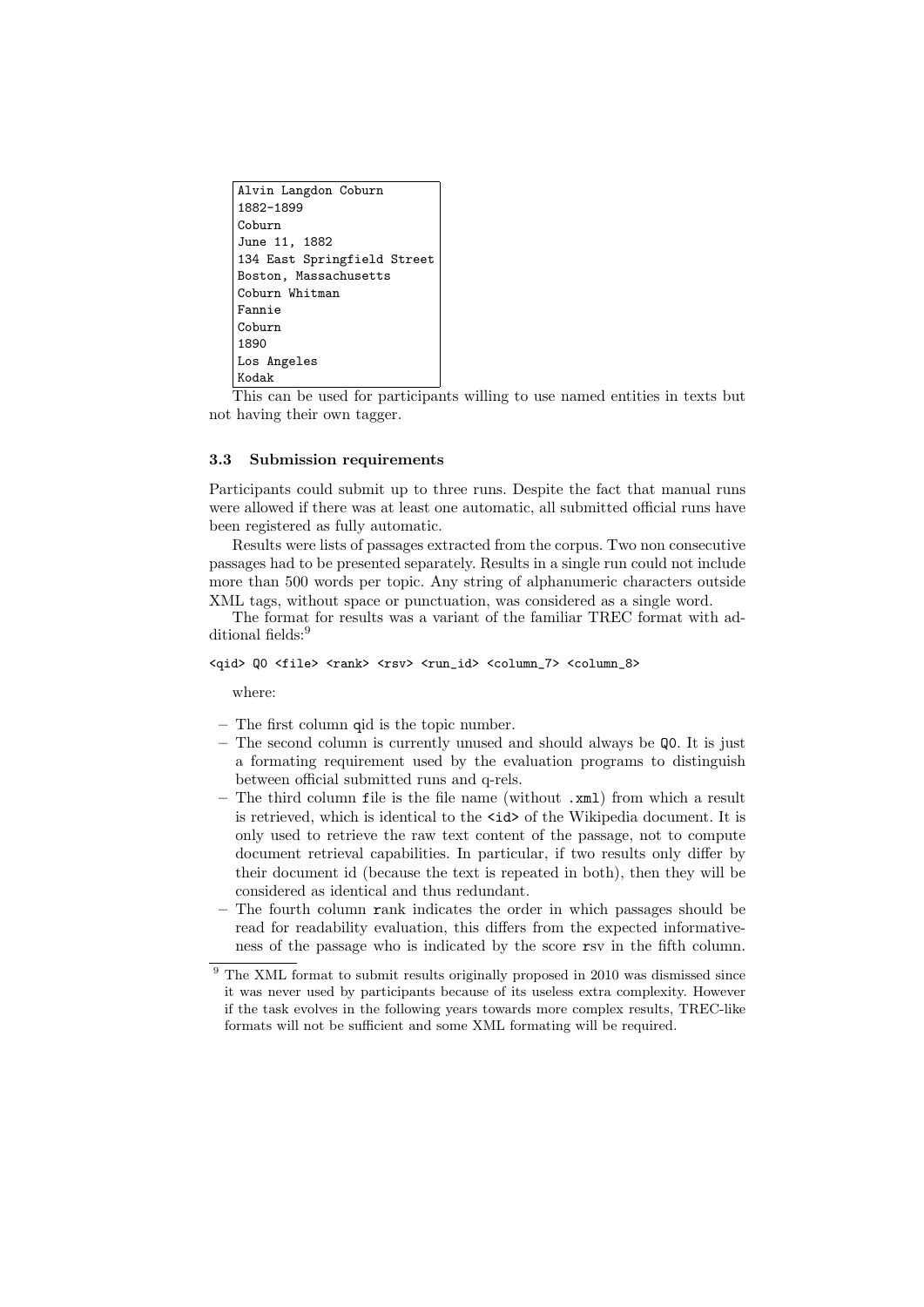Therefore, these two columns are not necessarily correlated. Passages with highest scores in the fifth column can be scattered at any rank in the result list for each topic.

- The sixth column run id is called the "run tag" and should be a unique identifier for the participant group and for the method used.
- The remaining two columns indicate the selected passage in the document mentioned in the third field. Participants could refer to these passages as File Offset Lengths (FOL) like in usual INEX FIR tasks or directly give the raw textual content of the passage. However, computing character offsets can be tricky dependent on the text encoding and Wikipedia often mixes different encodings. Therefore all participants to this edition chose the alternative raw text format. In this format, each result passage is given as raw text without XML tags and without formatting characters. The only requirement is that the resulting word sequence has to appear at least once in the file indicated in the third field.

Here is an example of such an output:

2011001 Q0 3005204 1 0.9999 I10UniXRun1 The Alfred Noble Prize is ... 2011001 Q0 3005204 2 0.9998 I10UniXRun1 The prize was established in ... 2011001 Q0 3005204 3 0.9997 I10UniXRun1 It has no connection to the ...

### 4 Baselines

A baseline XML-element retrieval/summarization system has been made available for participants. The 2011 INEX QA baseline relies on:

- $-$  An index powered by Indri<sup>10</sup> that covers all words (no stop list, Krowetz stemming) and all XML tags.
- $-$  A PartOfSpeech tagger powered by TreeTagger<sup>11</sup>.
- A fast summarizer algorithm powered by  $\widetilde{\mathrm{Term}}$  Watch<sup>12</sup> introduced in [2].
- A summary content evaluation based on FRESA[10].

The Indri index allows to experiment different types of queries to seek for all passages in the Wikipedia involving terms in the topic. Queries can be usual bag of words, sets of weighted multi-word phrases or more complex structured queries using Indri Language[6]. All extracted passages are segmented into sentences and PoS tagged using the TreeTagger. Sentences are then scored using TermWatch based on their *nominals* (i.e. its nouns and adjectives). Let  $\Phi$  be the set of sentences. If for each sentence  $\phi \in \Phi$ , we denote by  $\varphi_{\phi}$  the set of its nominals, then the sentence score  $\Theta_{\phi}$  computed in [2] is:

$$
\Theta_{\phi} = \sum_{\varphi_{\phi} \cap \varphi_{\tau} \neq \emptyset}^{\tau \in \Phi} \sum_{\varphi_{\tau} \cap \varphi_{\sigma} \neq \emptyset}^{\sigma \in \Phi} |\varphi_{\phi} \cap \varphi_{\tau}| \times |\varphi_{\tau} \cap \varphi_{\sigma}| \tag{1}
$$

 $\frac{10}{10}$  http://www.lemurproject.org/

 $^{11}$ http://www.ims.uni-stuttgart.de/projekte/corplex/TreeTagger/

<sup>12</sup> http://data.termwatch.es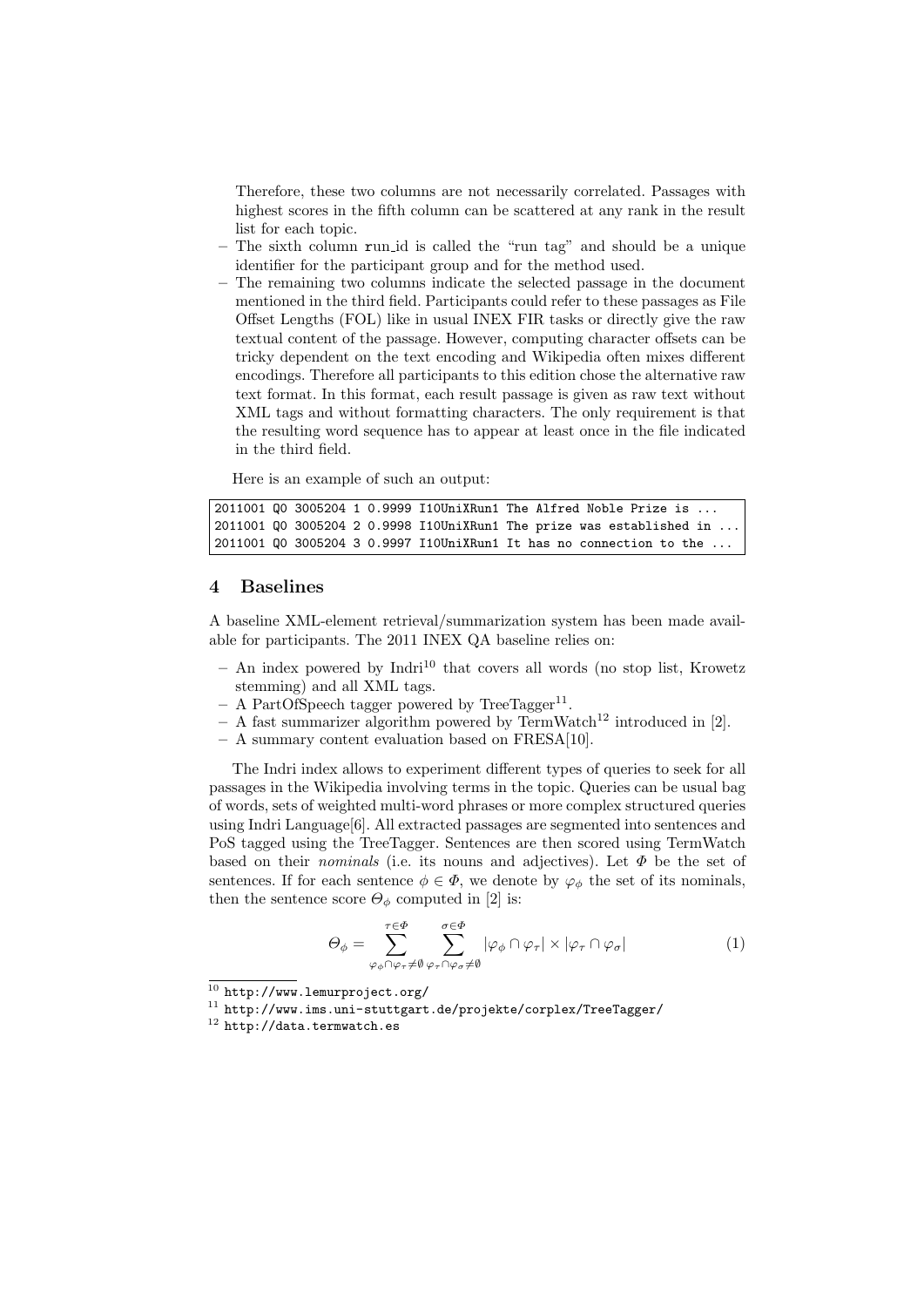The idea is to weight the sentences according to the number of sentences in their neighborhood (sentences sharing at least one nominal). This gives a fast approximation of TextRank or LexRank scores[2]. Sentences are then ranked by decreasing score, only the top ranked are used for a summary of less than 500 words. The selected sentences are then re-ordered following the Indri score of the passage from which they have been extracted and the order of the sentences in these passages. This baseline summary can be computed on the fly, generating the summary taking less time than processing the query by Indri.

This system has been made available online to participants through a web interface13. A Perl API running on Linux to query the server was also released. By default, this API takes as input a tabulated file with three fields: topic names, selected output format and query. The output format can be the baseline summary or the first 50 retrieved documents in raw text, PoS tagged or XML source. An example of such a file allowing to retrieve 50 documents per topic based on their title was also released.

The web interface also allows to evaluate the resulting summary or user's one against the retrieved documents using Kullback-Leibler  $(KL)$  measure. This content summary evaluation also gives a lower bound using a random set of 500 words extracted from the texts and an upper bound using an empty summary. Random summaries naturally reach the closest word distributions but they are clearly unreadable.

Two baselines were then computed using the approach described in [2] and added to the pool of official submissions:

- Baseline sum using only topic titles as bag of word queries and top ranked 50 full documents retrieved by Indri to build the summary.
- Baseline mwt using the same process but returning only the Noun Phrases in the selected sentences to simulate a baseline run for Automatic Terminology Extractors.

## 5 Evaluation

In this task, readability of answers [9] is as important as the informative content. Summaries must be easy to read as well as relevant. These two properties have been evaluated separately by two distinct measures: *informativeness* and readability.

#### 5.1 Submitted runs

23 valid runs by 11 teams from 6 countries (Brasil, Canada, France, India, Mexico, Spain) were submitted. All runs are in raw text format and almost all participants used their own summarization system. Only three participants did not use the online Indri IR engine. Some participants used the Perl API to query

 $^{13}$ http://qa.termwatch.es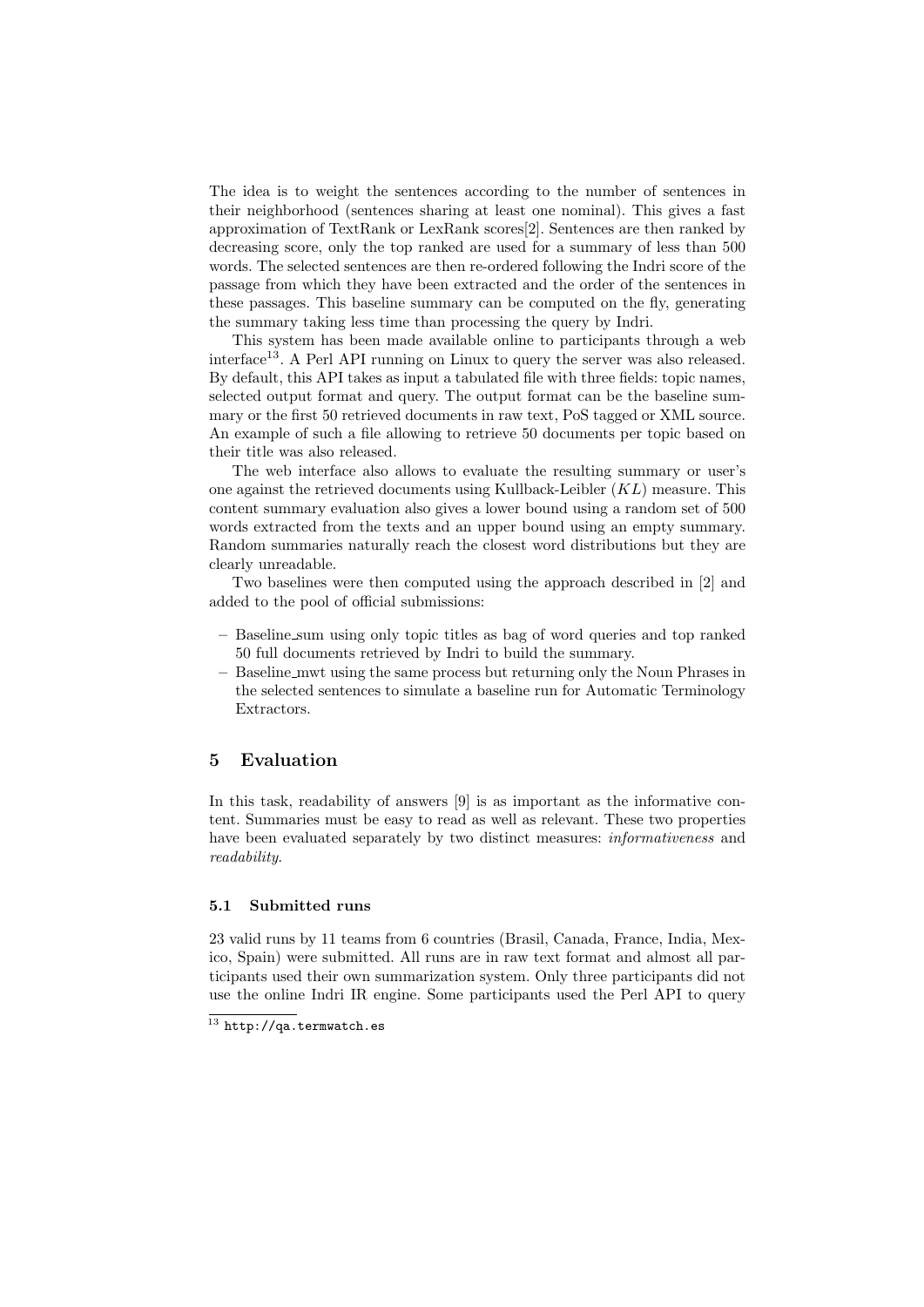the Indri Index with expanded queries based on semantical resources. Only one participant used XML tags.

The total number of submitted passages is 37,303. The median number of distinct passages per topic is 284.5 and the median length in words is 26.9. This relative small amount of distinct passages could be due to the fact that most of the participants used the provided Indri index with its Perl API.

#### 5.2 Informativeness evaluation

Informativeness evaluation has been performed by organizers on a pool of 50 topics. For each of these topics, all passages submitted have been evaluated. Only passages starting and ending by the same 25 characters have been considered as duplicated, therefore short sub-passages could appear twice in longer ones. For each topic, all passages from all participants have been merged and displayed to the assessor in alphabetical order. Therefore, each passage informativeness has been evaluated independently from others, even in the same summary. The structure and readability of the summary was not assessed in this specific part, and assessors only had to provide a binary judgment on whether the passage was worth appearing in a summary on the topic, or not. This approach handicaps runs based on short passages extracted from the Wikipedia, since very short passages can be difficult to assess on their own and tend not to be included in the pool of relevant passages.

To check that the resulting pool of relevant answers is sound, a second automatic evaluation for informativeness of summaries has been carried out with respect to a reference made of the NYT article corresponding to the topic. Official evaluation could not be based on these references since most of these articles were still available on the NYT website or could have been used by participants who are NYT readers. Nevertheless, a strong correlation between the ranking based on the assessed pool of relevant passages and the one based on NYT articles would be an indication of assessment soundness.

Metrics. Systems had to make a selection of the most relevant information, the maximal length of the abstract being fixed. Focused IR systems could just return their top ranked passages meanwhile automatic summarization systems need to be combined with a document IR engine. Both need to be evaluated. Therefore answers cannot be any passage of the corpus, but at least well formed sentences. As a consequence, informative content of answers cannot be evaluated using standard IR measures since QA and automatic summarization systems do not try to find all relevant passages but to select those that could provide a comprehensive answer. Several metrics have been defined and experimented with at DUC [8] and TAC workshops [3]. Among them, Kullback-Leibler (KL) and Jenssen-Shanon  $(JS)$  divergences have been used [5, 10] to evaluate the informativeness of short summaries based on a bunch of highly relevant documents.

In this edition we intended to use the KL one with Dirichlet smoothing, like in the 2010 edition[11], to evaluate the informative content of answers by comparing their n-gram distributions with those from all assessed relevant passages.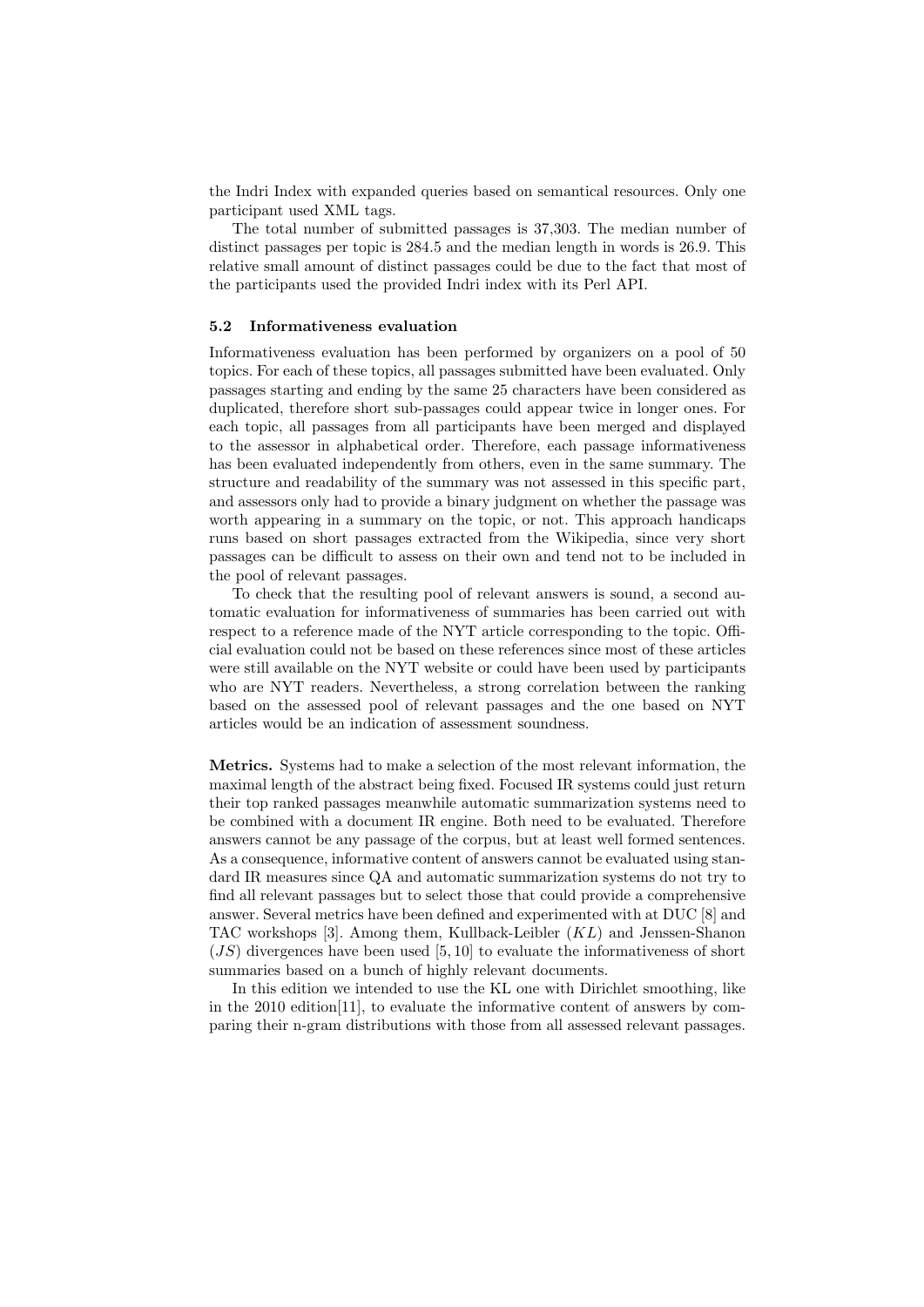However, in 2010, references were made of complete Wikipedia pages, therefore the textual content was much longer than summaries and smoothing did not introduce too much noise.

This is not the case with the 2011 assessments. For some topics, the amount of relevant passages is very low, less than the maximal summary length. Therefore using any probabilistic metric requiring some smoothing produced very unstable rankings. We thus simply considered absolute log-diff between frequencies. Let T be the set of terms in the reference. For every  $t \in T$ , we denote by  $f_T(t)$  its frequency in the reference and by  $f_S(t)$  its frequency in the summary. Adapting the FRESA package available to participants, we computed the divergence between reference and summaries as:

$$
Div(T, S) = \sum_{t \in T} |\log(\frac{f_T(t)}{f_T} + 1) - \log(\frac{f_S(t)}{500} + 1)| \tag{2}
$$

As T we considered three different sets based on the FRESA sentence segmentation, stop word list and lemmatizer:

- Unigrams made of single lemmas (after removing stop-words).
- Bigrams made of pairs of consecutive lemmas (in the same sentence).
- Bigrams with 2-gaps also made of pairs of consecutive lemmas but allowing the insertion between them of a maximum of two lemmas.

As in 2010, bigrams with 2-gaps appeared to be the most robust metric. Sentences are not considered as simple bag of words and it is less sensitive to sentence segmentation than simple bi-grams. This is why bigrams with 2-gaps is our official ranking metric for informativeness.

Results. All passages within a consistent pool of 50 topics were thoroughly evaluated by organizers. This represents 14,654 passages, among which 2,801 have been judged as relevant.

This assessment was intended to be quite generous towards passages. All passages concerning a protagonist of the topic are considered relevant, even if the main subject of the topic is not addressed. The reason is that missing words in the reference can lead to artificial increase of the divergence, which is a known and not desirable side effect of this measure. Results are presented in Table 1 and statistical significance of gaps between runs are indicated in Table 2.

All systems above the baseline combine a full document retrieval engine with a summarization algorithm. The three top ranked runs, all by IRIT, did not use the API provided to participants meanwhile all other runs improving the baseline used it only to query the Indri Index, some applying special query expansion techniques. None of the participants used this year the baseline summarization system which ranks 7th among all runs when returning full sentences (Baselinesum) and 19th when returning only noun phrases (Baselinemwt).

Dissimilarity values are very closed, however differences are often statistically significant as shown in table 2. In particular, top four runs are significantly better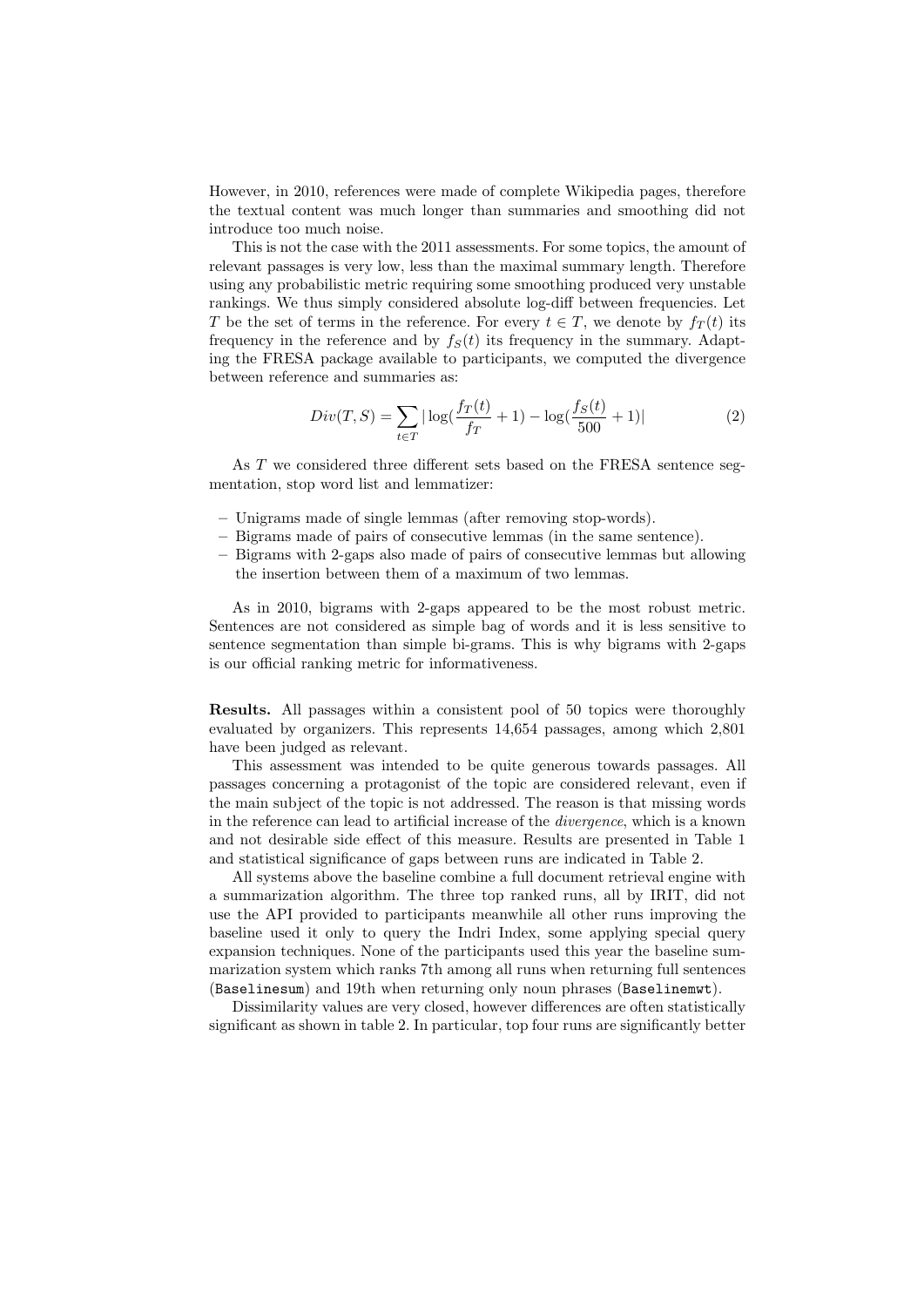| Rank Run       |                                     | unigram |        | $bigram$ with 2-gap | Average |
|----------------|-------------------------------------|---------|--------|---------------------|---------|
| 1              | ID12_IRIT_default                   | 0.0486  | 0.0787 | 0.1055              | 0.0787  |
| $\overline{2}$ | ID12_IRIT_07_2_07_1_dice            | 0.0488  | 0.0789 | 0.1057              | 0.0789  |
| 3              | $ID12_IRT_05_2_07_1$ <sub>jac</sub> | 0.0491  | 0.0792 | 0.1062              | 0.0793  |
| $\overline{4}$ | $ID129_Run1$                        | 0.0503  | 0.0807 | 0.1078              | 0.0807  |
| $\overline{5}$ | $ID129_Run2$                        | 0.0518  | 0.0830 | 0.1106              | 0.0830  |
| 6              | $ID128_Run2$                        | 0.0524  | 0.0834 | 0.1110              | 0.0834  |
| $\overline{7}$ | $ID138_Run1$                        | 0.0524  | 0.0837 | 0.1115              | 0.0837  |
| 8              | $ID18_Run1$                         | 0.0526  | 0.0838 | 0.1117              | 0.0839  |
| 9              | ID126_Run1                          | 0.0535  | 0.0848 | 0.1125              | 0.0848  |
| 10             | Baselinesum                         | 0.0537  | 0.0859 | 0.1143              | 0.0859  |
| 11             | $ID126_Run2$                        | 0.0546  | 0.0863 | 0.1144              | 0.0863  |
| 12             | $ID128_Run3$                        | 0.0549  | 0.0869 | 0.1151              | 0.0868  |
| 13             | $ID129_Run3$                        | 0.0549  | 0.0869 | 0.1152              | 0.0869  |
| 14             | ID46 <sub>-JU-CSE-run1</sub>        | 0.0561  | 0.0877 | 0.1156              | 0.0876  |
| 15             | ID46_JU_CSE_run2                    | 0.0561  | 0.0877 | 0.1156              | 0.0876  |
| 16             | $ID62_Run3$                         | 0.0565  | 0.0887 | 0.1172              | 0.0887  |
| 17             | ID123_I10UniXRun2                   | 0.0561  | 0.0885 | 0.1172              | 0.0885  |
| 18             | $ID128_Run1$                        | 0.0566  | 0.0889 | 0.1174              | 0.0889  |
| 19             | Baselinemwt                         | 0.0558  | 0.0886 | 0.1179              | 0.0887  |
| 20             | ID62_Run1                           | 0.0566  | 0.0892 | 0.1180              | 0.0892  |
| 21             | ID123_I10UniXRun1                   | 0.0567  | 0.0895 | 0.1183              | 0.0894  |
| 22             | $ID62_Run2$                         | 0.0572  | 0.0900 | 0.1188              | 0.0899  |
| 23             | ID124_UNAMiiR12                     | 0.0607  | 0.0934 | 0.1221              | 0.0933  |
| 24             | ID123_I10UniXRun3                   | 0.0611  | 0.0946 | 0.1239              | 0.0945  |
| 25             | ID124_UNAMiiR3                      | 0.0628  | 0.0957 | 0.1248              | 0.0957  |

Table 1. Informativeness results from manual evaluation using equation 2 (official results are "with 2-gap").

than all others. It seems that these runs carried out specific NLP post-processing. It also appears that almost all runs above Baselinesum are significantly better than those under the same baseline, meanwhile differences among runs ranked between the two baselines are rarely significant.

To check that this reference was not biased, the same 50 topics have been also automatically evaluated against the corresponding NYT article, i.e. taking as reference the article published under the tweeted title. None of the participants reported having used this content even though part of it was publicly available on the web.

Results are presented in Table 3. It appears that correlation between the two rankings is quite high (Kendall's  $\tau = 0.67$ , Pearson's product-moment correlation  $= 88\%,$  p-value  $\lt 9.283e^{-9}$  suggesting that our approach of selecting reference text from a pool of participant runs plus the baselines is sufficient.

All previous evaluations have been carry out using FRESA package which includes a special lemmatizer. We provided the participants with a standalone evaluation toolkit based on Potter Stemmer. Based on participant feedback after the release of the official results, we introduced in this package a normalized ad-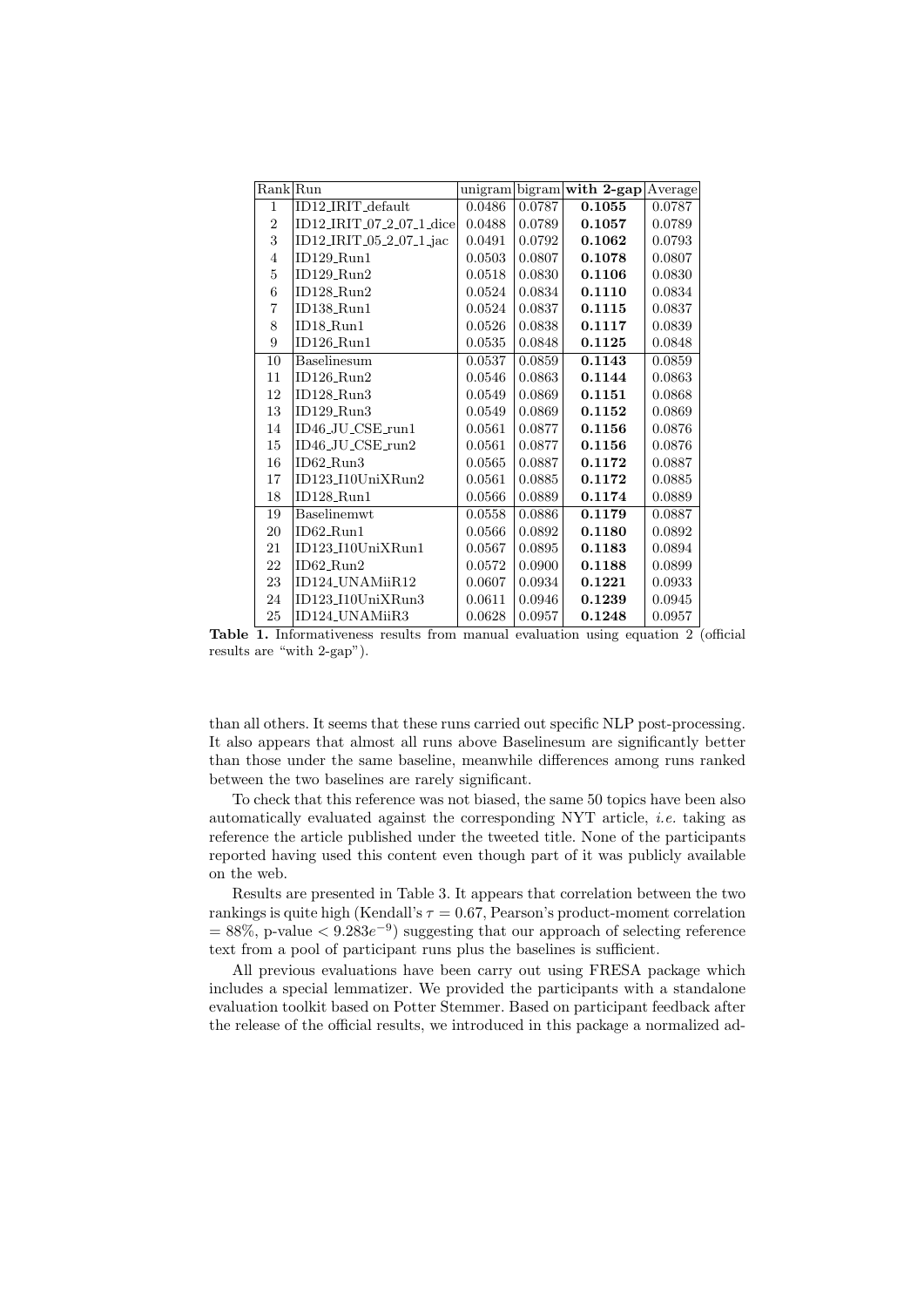|                          |                           | dice           |                          |                          |                          |                          |                          |                          |                           |                |                          |                          |                          |                          |                          |                          |                          |                          |                |                          |                          |                |                          |                      |                            |
|--------------------------|---------------------------|----------------|--------------------------|--------------------------|--------------------------|--------------------------|--------------------------|--------------------------|---------------------------|----------------|--------------------------|--------------------------|--------------------------|--------------------------|--------------------------|--------------------------|--------------------------|--------------------------|----------------|--------------------------|--------------------------|----------------|--------------------------|----------------------|----------------------------|
|                          |                           |                | .jac<br>1                |                          |                          |                          |                          |                          |                           |                |                          |                          |                          |                          |                          |                          |                          |                          |                |                          |                          |                |                          |                      |                            |
|                          |                           | $-07$          | 50                       |                          |                          |                          |                          |                          |                           |                |                          |                          |                          |                          | $_$ run $2$              |                          | $0$ UniXRun $2$          |                          |                |                          | ID123110UniXRun          |                | Z                        | $ID123\_110UniXRun3$ |                            |
|                          | $\det$ ault               | $\mathcal{L}$  | Z                        |                          |                          |                          |                          |                          |                           |                |                          |                          |                          | run                      |                          |                          |                          |                          |                |                          |                          |                | ID124_UNAMiiR1           |                      | ID124 <sub>-UNAMiiR3</sub> |
|                          |                           | 50             | .<br>ول                  |                          |                          |                          |                          |                          |                           |                |                          |                          |                          | CSE.                     | ESC.                     |                          |                          |                          |                |                          |                          |                |                          |                      |                            |
|                          |                           |                | ⊟                        | $ID129$ Runl             | ID129 Run2               | ID128_Run2               | ID138_Run1               |                          | $ID126_Run1$              | Baselinesum    | 26_Run2                  | Run3                     | Run3                     |                          |                          |                          |                          | $ID128_Run1$             | Baselinemwt    |                          |                          | $ID62$ -Run2   |                          |                      |                            |
|                          | IRIT                      | RI             | ERI                      |                          |                          |                          |                          | <b>D18</b> Run1          |                           |                |                          |                          |                          |                          |                          | $_{\rm Run3}$            |                          |                          |                | $ID62$ Runl              |                          |                |                          |                      |                            |
|                          | $\hat{\phantom{0}}$       | ۵İ             | ID12.                    |                          |                          |                          |                          |                          |                           |                |                          | 28                       | 29                       | 1046<br>11               |                          | ID62.                    | 123                      |                          |                |                          |                          |                |                          |                      |                            |
|                          | $\dot{\Xi}$               |                |                          |                          |                          |                          |                          |                          |                           |                | $\triangleq$             | ≘                        | $\overline{\mathbf{r}}$  |                          | D46                      |                          | $\overline{\mathsf{D}}$  |                          |                |                          |                          |                |                          |                      |                            |
| ID12_IRIT_default        |                           |                | 1                        | $\overline{a}$           | $\overline{2}$           | $\overline{2}$           | $\overline{2}$           | 3                        | $\overline{3}$            | 3              | 3                        | 3                        | 3                        | 3                        | 3                        | 3                        | 3                        | $\overline{3}$           | $\overline{3}$ | $\overline{3}$           | $\overline{3}$           | $\overline{3}$ | 3                        | 3                    | $\overline{3}$             |
| ID12_IRIT_07_2_07_1_dice |                           | $\overline{a}$ | 1                        | ÷,                       | $\mathbf 1$              | $\overline{2}$           | $\overline{2}$           | $\overline{2}$           | 3                         | 3              | 3                        | 3                        | 3                        | 3                        | 3                        | 3                        | 3                        | 3                        | 3              | 3                        | 3                        | 3              | 3                        | 3                    | 3                          |
| ID12_IRIT_05_2_07_1_jac  | 1                         | 1              | ÷,                       | $\overline{\phantom{a}}$ | $\mathbf 1$              | $\overline{2}$           | $\overline{2}$           | $\overline{2}$           | 3                         | 3              | 3                        | 3                        | 3                        | 3                        | 3                        | 3                        | 3                        | 3                        | 3              | 3                        | 3                        | 3              | 3                        | 3                    | 3                          |
| ID129_Run1               |                           |                | $\overline{\phantom{a}}$ | $\overline{\phantom{m}}$ | $\overline{2}$           | 1                        | 3                        | $\overline{2}$           | $\overline{2}$            | 3              | 3                        | 3                        | 3                        | 3                        | 3                        | 3                        | 3                        | 3                        | 3              | 3                        | 3                        | 3              | 3                        | 3                    | 3                          |
| $ID129_Run2$             | $\overline{2}$            | 1              | 1                        | $\overline{2}$           |                          | $\overline{a}$           | $\overline{\phantom{m}}$ | $\overline{a}$           | $\overline{a}$            | 3              | $\overline{2}$           | $\overline{2}$           | $\overline{2}$           | $\overline{2}$           | $\overline{2}$           | 3                        | 3                        | 3                        | 3              | 3                        | 3                        | 3              | 3                        | 3                    | 3                          |
| ID128_Run2               | $\overline{2}$            | $\overline{2}$ | $\overline{2}$           | 1                        | $\overline{\phantom{m}}$ | $\overline{\phantom{a}}$ | ٠                        | ۰                        | $\overline{\phantom{a}}$  | 1              | $\overline{2}$           | 3                        | $\overline{2}$           | $\overline{2}$           | $\overline{2}$           | 3                        | 3                        | 3                        | 3              | 3                        | 3                        | 3              | 3                        | 3                    | 3                          |
| ID138_Run1               | $\overline{2}$            | $\overline{2}$ | $\overline{2}$           | 3                        | $\overline{\phantom{m}}$ | $\overline{a}$           | $\overline{\phantom{m}}$ | $\overline{\phantom{m}}$ | $\overline{\phantom{m}}$  | 1              | $\overline{2}$           | $\overline{2}$           | $\overline{2}$           | $\overline{2}$           | $\overline{2}$           | 3                        | 3                        | 3                        | 3              | 3                        | 3                        | 3              | 3                        | 3                    | 3                          |
| $ID18_Run1$              | 3                         | $\overline{2}$ | $\overline{2}$           | $\overline{2}$           | $\overline{\phantom{m}}$ | $\overline{a}$           | $\overline{\phantom{a}}$ | $\overline{\phantom{a}}$ | $\overline{\phantom{m}}$  |                | $\overline{\phantom{a}}$ | $\overline{\phantom{a}}$ | $\mathbf{1}$             | 1                        | $\mathbf{1}$             | 3                        | 3                        | 3                        | 3              | 3                        | 3                        | 3              | 3                        | 3                    | 3                          |
| $ID126_Run1$             | 3                         | 3              | $\sqrt{3}$               | $\overline{2}$           | $\overline{\phantom{0}}$ | ÷                        | $\overline{\phantom{0}}$ | -                        | $\overline{\phantom{m}}$  | $\overline{a}$ | $\overline{\phantom{a}}$ | $\overline{\phantom{0}}$ | $\overline{\phantom{a}}$ | $\overline{\phantom{0}}$ | $\overline{a}$           | $\overline{2}$           | $\overline{2}$           | 3                        | 3              | 3                        | 3                        | 3              | 3                        | 3                    | 3                          |
| Baselinesum              | $\overline{\overline{3}}$ | 3              | $\overline{3}$           | $\overline{3}$           | 3                        | 1                        | $\overline{1}$           |                          | ÷,                        |                | L.                       |                          |                          |                          |                          |                          | $\overline{2}$           | $\mathbf{1}$             | 3              | $\overline{2}$           | $\overline{2}$           | 3              | $\overline{3}$           | $\overline{3}$       | $\overline{3}$             |
| ID126_Run2               | 3                         | 3              | 3                        | 3                        | $\overline{2}$           | $\overline{2}$           | $\overline{2}$           | ÷,                       | $\overline{\phantom{m}}$  |                | $\overline{\phantom{a}}$ |                          |                          | $\overline{\phantom{a}}$ | ۰                        | $\overline{\phantom{a}}$ | 1                        | $\overline{2}$           | $\overline{2}$ | $\overline{2}$           | $\overline{2}$           | 3              | 3                        | 3                    | 3                          |
| $ID128_Run3$             | 3                         | 3              | 3                        | 3                        | $\overline{2}$           | 3                        | $\overline{2}$           | ÷,                       | $\overline{\phantom{a}}$  | ٠              | $\overline{\phantom{a}}$ | ٠                        | ٠                        | ۰                        | ۰                        | $\overline{\phantom{a}}$ | ÷,                       | 1                        | 1              | $\mathbf{1}$             | $\overline{1}$           | $\overline{2}$ | 3                        | 3                    | 3                          |
| ID129_Run3               | 3                         | 3              | 3                        | 3                        | $\overline{2}$           | $\overline{2}$           | $\overline{2}$           | $\mathbf{1}$             | $\overline{\phantom{a}}$  | ۰              | $\blacksquare$           | $\overline{\phantom{a}}$ | ٠                        | $\overline{a}$           | ۰                        | $\overline{a}$           | $\overline{a}$           | $\overline{a}$           | 1              | 1                        | 1                        | $\overline{2}$ | 3                        | 3                    | 3                          |
| ID46_JU_CSE_run1         | 3                         | 3              | 3                        | 3                        | $\overline{2}$           | $\overline{2}$           | $\overline{2}$           | $\mathbf{1}$             | $\overline{\phantom{a}}$  |                |                          |                          |                          |                          |                          |                          | ÷,                       | ÷                        |                |                          |                          |                | 3                        | 3                    | 3                          |
| ID46_JU_CSE_run2         | 3                         | 3              | 3                        | 3                        | $\overline{2}$           | $\overline{2}$           | $\overline{2}$           | 1                        | $\overline{\phantom{a}}$  |                | ٠                        | $\overline{\phantom{a}}$ |                          | $\overline{\phantom{a}}$ | $\overline{\phantom{a}}$ | $\overline{\phantom{a}}$ | $\overline{\phantom{a}}$ | $\overline{\phantom{a}}$ |                |                          | $\overline{a}$           | $\overline{a}$ | 3                        | 3                    | 3                          |
| $ID62_Run3$              | 3                         | 3              | 3                        | 3                        | 3                        | 3                        | 3                        | 3                        | $\overline{2}$            |                | ٠                        | $\overline{\phantom{a}}$ |                          | $\overline{\phantom{a}}$ | ٠                        | ۰                        | $\overline{\phantom{a}}$ | ۰                        |                | ٠                        | ٠                        | $\overline{a}$ | $\overline{2}$           | 3                    | 3                          |
| ID123_I10UniXRun2        | 3                         | 3              | 3                        | 3                        | 3                        | 3                        | 3                        | 3                        | $\overline{2}$            | $\overline{2}$ | 1                        |                          |                          | ۰                        | ۰                        | ٠                        | ۰                        | ۰                        | ۰              | ٠                        | $\overline{a}$           | $\mathbf 1$    | 3                        | 3                    | 3                          |
| ID128_Run1               | 3                         | 3              | 3                        | 3                        | 3                        | 3                        | 3                        | 3                        | 3                         | $\mathbf{1}$   | $\boldsymbol{2}$         | 1                        | ٠                        | ٠                        | ۰                        | $\overline{\phantom{a}}$ | ٠                        | $\overline{\phantom{a}}$ | ۰              | -                        | $\overline{a}$           | $\overline{a}$ | $\overline{2}$           | 3                    | 3                          |
| Baselinemwt              | $\overline{3}$            | $\overline{3}$ | $\overline{3}$           | $\overline{3}$           | $\overline{3}$           | $\overline{3}$           | $\overline{3}$           | $\overline{3}$           | $\overline{\overline{3}}$ | 3              | $\overline{2}$           | 1                        | 1                        |                          |                          | ÷,                       | ÷,                       | ÷                        |                |                          |                          | ÷,             | $\overline{3}$           | $\overline{3}$       | $\overline{3}$             |
| ID62_Run1                | 3                         | 3              | 3                        | 3                        | 3                        | 3                        | 3                        | 3                        | 3                         | $\overline{2}$ | $\overline{2}$           | 1                        | 1                        | ۰                        | ۰                        | $\overline{\phantom{a}}$ | ۰                        | ٠                        |                | ۰                        | ٠                        | ۰              | $\overline{2}$           | 3                    | 3                          |
| ID123_I10UniXRun1        | 3                         | 3              | 3                        | 3                        | 3                        | 3                        | 3                        | 3                        | 3                         | $\overline{2}$ | $\overline{2}$           | 1                        | 1                        | ۰                        | ۰                        | $\overline{\phantom{a}}$ | ۰                        | ۰                        |                | ۰                        | $\overline{\phantom{m}}$ | $\overline{a}$ | $\overline{2}$           | 3                    | 3                          |
| ID62_Run2                | 3                         | 3              | 3                        | 3                        | 3                        | 3                        | 3                        | 3                        | 3                         | 3              | 3                        | $\overline{2}$           | $\overline{2}$           | $\overline{\phantom{0}}$ | $\overline{\phantom{a}}$ | $\overline{\phantom{a}}$ | 1                        | $\overline{\phantom{a}}$ | -              | $\overline{\phantom{0}}$ | $\overline{\phantom{m}}$ | ٠              | 1                        | 3                    | 3                          |
| ID124_UNAMiiR12          | 3                         | 3              | 3                        | 3                        | 3                        | 3                        | 3                        | 3                        | 3                         | 3              | 3                        | 3                        | 3                        | 3                        | 3                        | $\overline{2}$           | 3                        | $\overline{2}$           | 3              | $\overline{2}$           | $\overline{2}$           | 1              | $\overline{\phantom{a}}$ |                      | 3                          |
| ID123_I10UniXRun3        | 3                         | 3              | 3                        | 3                        | 3                        | 3                        | 3                        | 3                        | 3                         | 3              | 3                        | 3                        | 3                        | 3                        | 3                        | 3                        | 3                        | 3                        | 3              | 3                        | 3                        | 3              | $\overline{\phantom{a}}$ |                      |                            |
| ID124_UNAMiiR3           | 3                         | 3              | 3                        | 3                        | 3                        | 3                        | 3                        | $\boldsymbol{3}$         | 3                         | 3              | 3                        | $\boldsymbol{3}$         | 3                        | 3                        | 3                        | 3                        | 3                        | 3                        | 3              | 3                        | 3                        | 3              | 3                        |                      |                            |

**Table 2.** Statistical significance for official results in table 1 (t-test,  $1:90\%$ ,  $2=95\%$ ,  $3 = 99\%, \ \alpha = 5\%).$ 

hoc dissimilarity defined as following using the same notations as in equation 2:

$$
Dis(T, S) = \sum_{t \in T} \frac{f_T(t)}{f_T} \times \left(1 - \frac{\min(\log(P), \log(Q))}{\max(\log(P), \log(Q))}\right)
$$
(3)

$$
P = \frac{f_T(t)}{f_T} + 1\tag{4}
$$

$$
Q = \frac{f_S(t)}{f_S} + 1\tag{5}
$$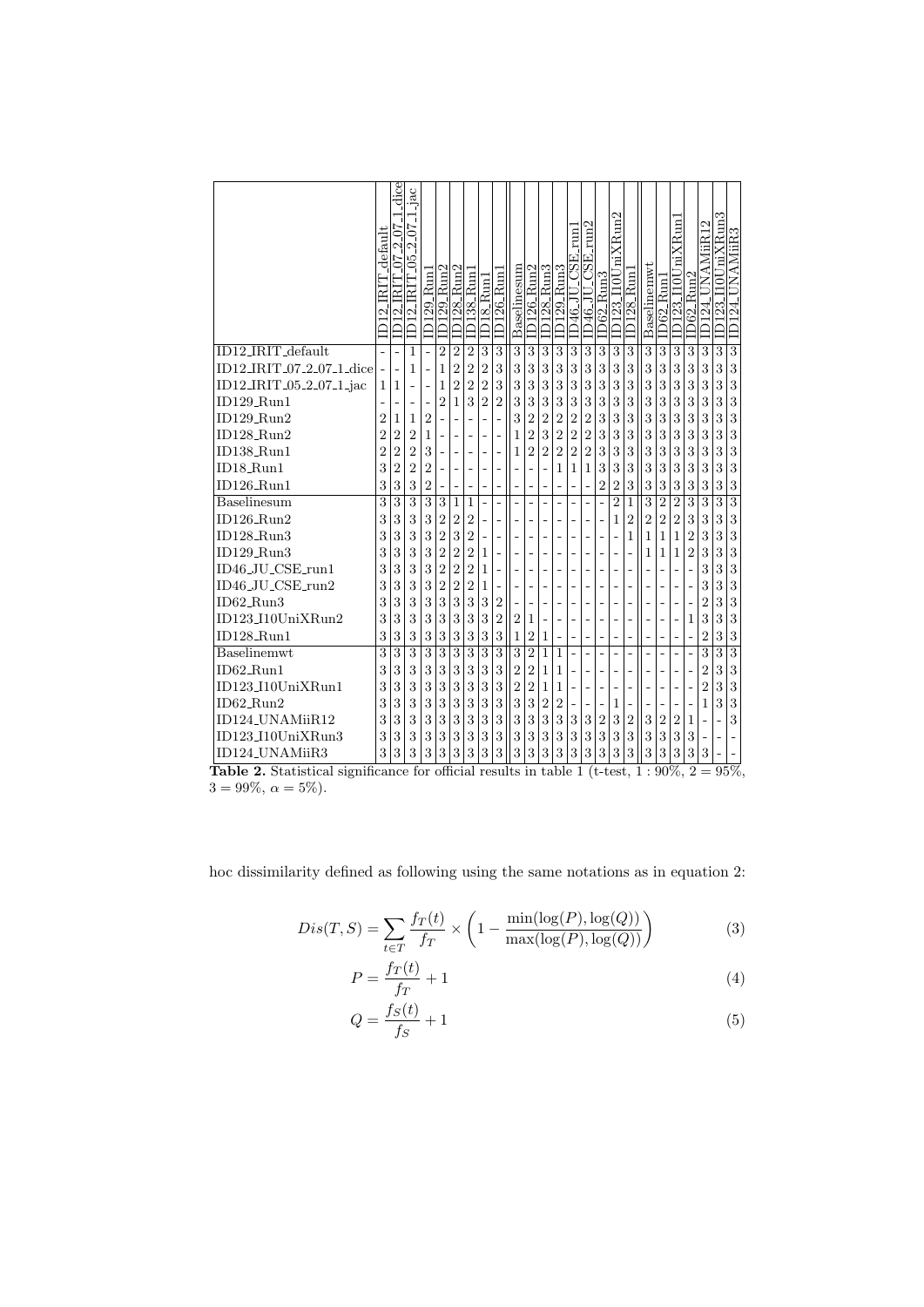| Rank Run         |                                                                  |        |        | unigram bigram with $2$ -gap | Average |
|------------------|------------------------------------------------------------------|--------|--------|------------------------------|---------|
| 1                | $\overline{\text{ID12\_IRIT}\_05}\_2}\_07}\_1\text{-}\text{jac}$ | 0.0447 | 0.0766 | 0.1049                       | 0.0766  |
| $\overline{2}$   | ID12_IRIT_07_2_07_1_dice                                         | 0.0447 | 0.0767 | 0.1049                       | 0.0766  |
| 3                | ID12_IRIT_default                                                | 0.0447 | 0.0767 | 0.1049                       | 0.0767  |
| $\overline{4}$   | $ID129_Run1$                                                     | 0.0456 | 0.0777 | 0.1060                       | 0.0777  |
| $\overline{5}$   | $ID18_Run1$                                                      | 0.0462 | 0.0779 | 0.1061                       | 0.0779  |
| $\boldsymbol{6}$ | Baselinesum                                                      | 0.0460 | 0.0781 | 0.1065                       | 0.0781  |
| $\overline{7}$   | ID126_Run1                                                       | 0.0460 | 0.0781 | 0.1065                       | 0.0781  |
| 8                | $ID128_Run2$                                                     | 0.0461 | 0.0782 | 0.1066                       | 0.0782  |
| 9                | $ID138_Run1$                                                     | 0.0461 | 0.0782 | 0.1066                       | 0.0782  |
| 10               | $ID129_Run2$                                                     | 0.0468 | 0.0788 | 0.1071                       | 0.0787  |
| 11               | $ID129_Run3$                                                     | 0.0468 | 0.0789 | 0.1072                       | 0.0788  |
| 12               | $ID126_Run2$                                                     | 0.0469 | 0.0789 | 0.1073                       | 0.0789  |
| 13               | $ID128_Run3$                                                     | 0.0469 | 0.0789 | 0.1073                       | 0.0789  |
| 14               | ID123_I10UniXRun1                                                | 0.0471 | 0.0791 | 0.1075                       | 0.0791  |
| 15               | Baselinemwt                                                      | 0.0475 | 0.0794 | 0.1077                       | 0.0794  |
| 16               | $ID62_Run1$                                                      | 0.0473 | 0.0793 | 0.1077                       | 0.0793  |
| 17               | ID128_Run1                                                       | 0.0475 | 0.0795 | 0.1079                       | 0.0795  |
| 18               | $ID62_Run3$                                                      | 0.0476 | 0.0796 | 0.1080                       | 0.0796  |
| 19               | $ID62_R$ un2                                                     | 0.0477 | 0.0797 | 0.1080                       | 0.0797  |
| 20               | ID123_I10UniXRun2                                                | 0.0477 | 0.0797 | 0.1080                       | 0.0797  |
| 21               | ID123_I10UniXRun3                                                | 0.0483 | 0.0804 | 0.1087                       | 0.0803  |
| 22               | ID46_JU_CSE_run1                                                 | 0.0487 | 0.0807 | 0.1089                       | 0.0806  |
| 23               | ID46_JU_CSE_run2                                                 | 0.0487 | 0.0807 | 0.1090                       | 0.0807  |
| 24               | ID124_UNAMiiR12                                                  | 0.0493 | 0.0812 | 0.1094                       | 0.0812  |
| 25               | ID124_UNAMiiR3                                                   | 0.0505 | 0.0823 | 0.1104                       | 0.0823  |

Table 3. Informativeness results automatic evaluation against NYT article using equation 2.

The idea is to have a dissimilarity which complement has similar properties to usual IR Interpolate Precision measures. Actually,  $1 - Dis(T, S)$  increases with the Interpolated Precision at 500 tokens where Precision is defined as the number of word n-grams in the reference. The introduction of the log is necessary to deal with highly frequent words.

Table 4 shows results using this evaluation toolkit implementing basic stemming and normalized dissimilarity 3. Again, the correlation with official results in Table 1 is quite high (Kendall's  $\tau = 89\%$ , Pearson's product-moment correlation  $= 96\%, \text{ p-value} < 4e^{-11}.$ 

This normalized metric does not allow to distinguish between top ranked runs above the baseline as shown by statistical significance tests reported in table 5 but it does among runs between the two baselines.

#### 5.3 Readability evaluation

Human assessment. Each participant had to evaluate readability for a pool of around 50 summaries of a maximum of 500 words each on an online web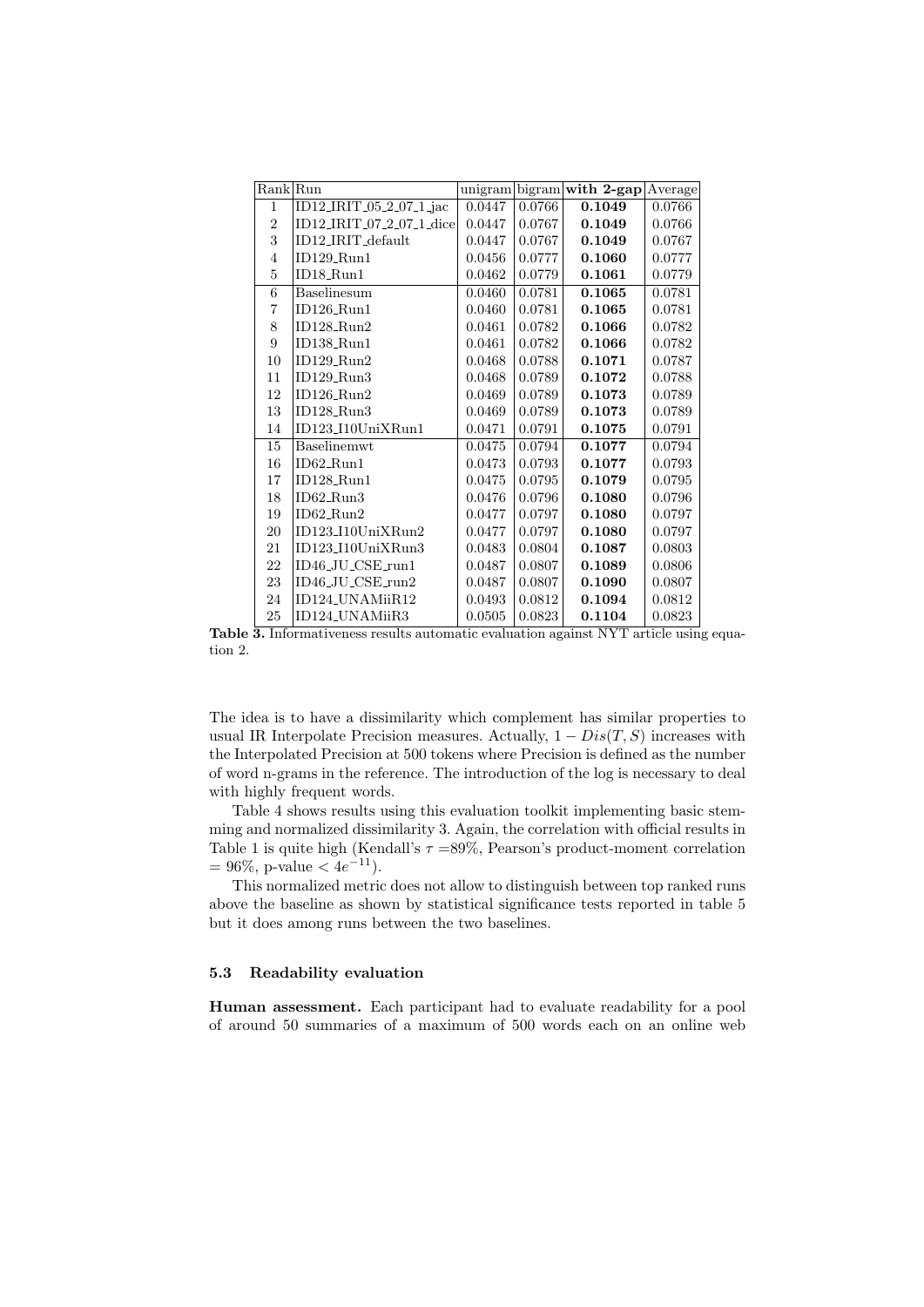| Rank Run         |                                                                                     |        |        | unigram bigram with 2-gap |
|------------------|-------------------------------------------------------------------------------------|--------|--------|---------------------------|
| 1                | ID12_IRIT_default                                                                   | 0.8271 | 0.9012 | 0.9028                    |
| $\overline{2}$   | $ID126_Run1$                                                                        | 0.7982 | 0.9031 | 0.9037                    |
| 3                | ID12_IRIT_07_2_07_1_dice                                                            | 0.8299 | 0.9032 | 0.9053                    |
| $\overline{4}$   | $ID129_Run1$                                                                        | 0.8167 | 0.9058 | 0.9062                    |
| $\bf 5$          | $ID12_I RIT_05_2_07_1_$ jac                                                         | 0.8317 | 0.9046 | 0.9066                    |
| $\,6$            | $ID128_Run2$                                                                        | 0.8034 | 0.9091 | 0.9094                    |
| $\overline{7}$   | $ID138_Run1$                                                                        | 0.8089 | 0.9150 | 0.9147                    |
| 8                | $ID129_Run2$                                                                        | 0.8497 | 0.9252 | 0.9253                    |
| $\boldsymbol{9}$ | $ID126_Run2$                                                                        | 0.8288 | 0.9306 | 0.9313                    |
| 10               | $ID128_Run3$                                                                        | 0.8207 | 0.9342 | 0.9350                    |
| 11               | Baselinesum                                                                         | 0.8363 | 0.9350 | 0.9362                    |
| 12               | $ID18_Run1$                                                                         | 0.8642 | 0.9368 | 0.9386                    |
| 13               | $ID129_Run3$                                                                        | 0.8563 | 0.9436 | 0.9441                    |
| 14               | ID46 <sub>-JU-CSE1</sub>                                                            | 0.8807 | 0.9453 | 0.9448                    |
| 15               | ID46_JU_CSE2                                                                        | 0.8807 | 0.9452 | 0.9448                    |
| 16               | $ID128_Run1$                                                                        | 0.8379 | 0.9492 | 0.9498                    |
| 17               | $ID62_Run3$                                                                         | 0.8763 | 0.9588 | 0.9620                    |
| 18               | ID123_I10UniXRun2                                                                   | 0.8730 | 0.9613 | 0.9640                    |
| 19               | $ID62_Run1$                                                                         | 0.8767 | 0.9667 | 0.9693                    |
| 20               | $ID62_Run2$                                                                         | 0.8855 | 0.9700 | 0.9723                    |
| 21               | ID123_I10UniXRun1                                                                   | 0.8840 | 0.9699 | 0.9724                    |
| 22               | ID124_UNAMiiR12                                                                     | 0.9286 | 0.9729 | 0.9740                    |
| 23               | Baselinemwt                                                                         | 0.9064 | 0.9777 | 0.9875                    |
| 24               | ID124_UNAMiiR3                                                                      | 0.9601 | 0.9896 | 0.9907                    |
| 25               | ID123_I10UniXRun3<br>Informativeness necults from menual evaluation using Detter of | 0.9201 | 0.9913 | 0.9925                    |

Table 4. Informativeness results from manual evaluation using Potter stemmer and normalized dissimilarity 3

interface. Each summary consisted in a set of passages and for each passage, assessors had to tick four kinds of check boxes. The guideline was the following:

- $-$  Syntax (S): tick the box if the passage contains a syntactic problem (bad segmentation for example),
- $-$  Anaphora (A): tick the box if the passage contains an unsolved anaphora,
- $-$  Redundancy  $(R)$ : tick the box if the passage contains a redundant information, i.e. an information that has already been given in a previous passage,
- $-$  Trash (T): tick the box if the passage does not make any sense in its context (*i.e.* after reading the previous passages). These passages must then be considered at trashed, and readability of following passages must be assessed as if these passages were not present.
- If the summary is so bad that you stop reading the text before the end, tick all trash boxes until the last passage.

The assessors did not know the topic corresponding to the summary, and were not supposed to judge the relevance of the text. Only readability was evaluated.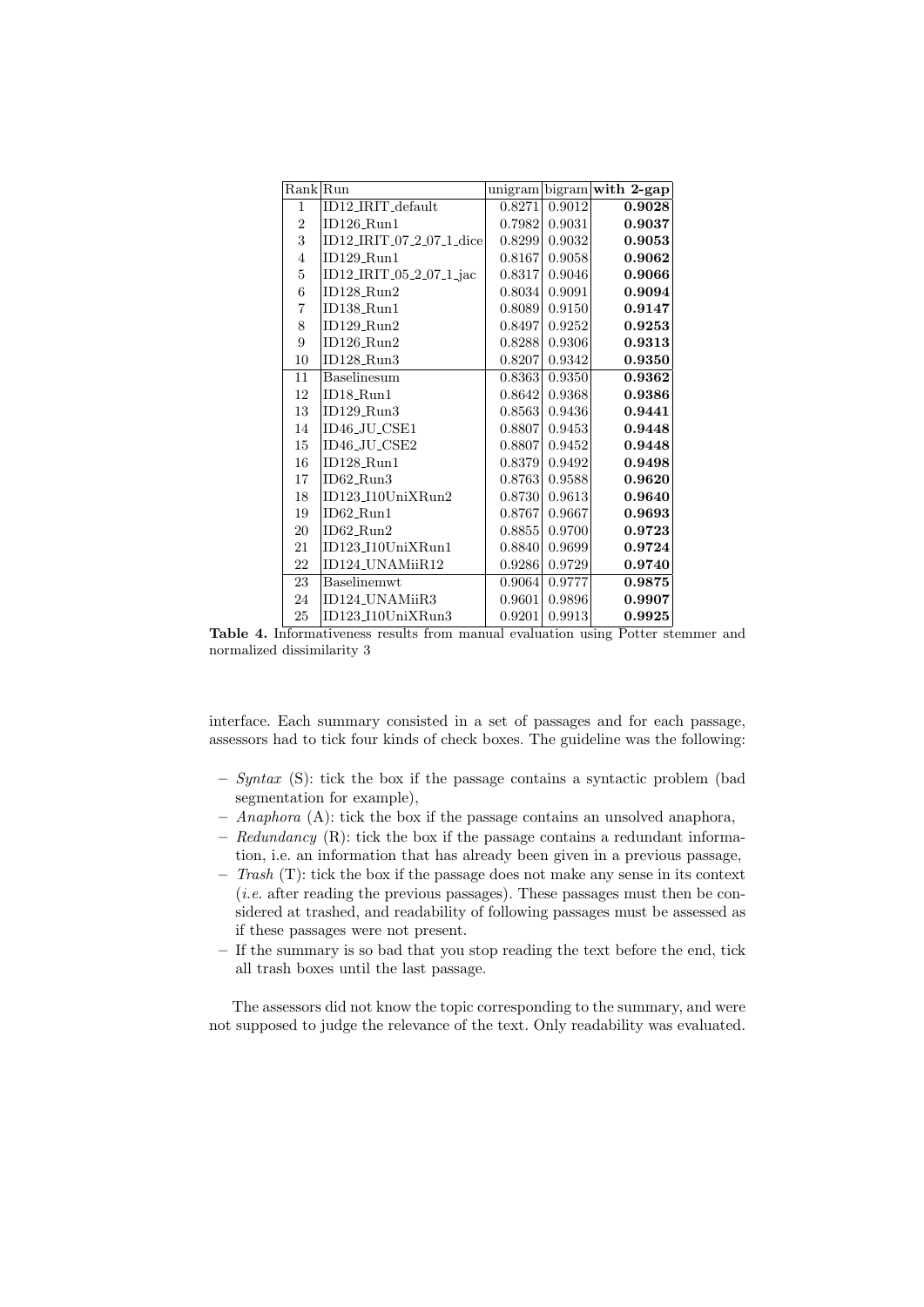|                                                                                               |                        |                          | dice                     |                          |                          |                |                          |                          |                          |                          |                |                              |                  |                   |                |                |                          |                          |                          |                              |                |                   |                          |                |                     |
|-----------------------------------------------------------------------------------------------|------------------------|--------------------------|--------------------------|--------------------------|--------------------------|----------------|--------------------------|--------------------------|--------------------------|--------------------------|----------------|------------------------------|------------------|-------------------|----------------|----------------|--------------------------|--------------------------|--------------------------|------------------------------|----------------|-------------------|--------------------------|----------------|---------------------|
|                                                                                               |                        |                          |                          |                          | $-1$ -jac                |                |                          |                          |                          |                          |                |                              |                  |                   |                |                |                          |                          |                          |                              |                |                   |                          |                |                     |
|                                                                                               |                        |                          | 50                       |                          | $-07$                    |                |                          |                          |                          |                          |                |                              |                  | 2                 | $r$ un $1$     |                |                          | niXRun2                  |                          |                              | niXRunl        | $\mathbf{\Omega}$ |                          |                | $D123-110$ UniXRun3 |
|                                                                                               | $\rm D12JRIT\_default$ |                          | $\mathbf{\tilde{c}}$     |                          | $\gamma$                 |                |                          |                          |                          |                          |                |                              |                  | .<br>run:         |                |                |                          |                          |                          |                              |                | UNAMiiR           |                          | ID124_UNAMiiR3 |                     |
|                                                                                               |                        |                          | $ID12$ JRIT $-07$        |                          | ID12 IRIT-05             |                |                          |                          |                          |                          |                |                              |                  | ESC               | CSE.           |                |                          |                          |                          |                              |                |                   | Baseline_mwt             |                |                     |
|                                                                                               |                        | $D126_R$ lun             |                          | $ID129_Rn1$              |                          | Run2           | Runl                     | Run2                     | Run2                     | Run3                     | Baseline_sum   | D <sub>18</sub> Run1         | Run3             |                   |                | $_{\rm Run1}$  | Run <sub>3</sub>         | 50                       | Run1                     | Run2                         | EO             |                   |                          |                |                     |
|                                                                                               |                        |                          |                          |                          |                          |                |                          |                          |                          |                          |                |                              |                  | ۹                 |                |                |                          |                          |                          |                              |                |                   |                          |                |                     |
|                                                                                               |                        |                          |                          |                          |                          | ID128          | ID138.                   | 129                      | 26                       | 128                      |                |                              | ID129.           | ID46.             | ID46.          | 128.           | D62                      | ID123.                   | ID62.                    | D62                          | 123.           | 124               |                          |                |                     |
|                                                                                               |                        |                          |                          |                          |                          |                |                          | È                        | Ê                        | Ê                        |                |                              |                  |                   |                |                |                          |                          |                          |                              |                | $\triangle$       |                          |                |                     |
| ID12_IRIT_default                                                                             |                        |                          |                          | L                        | $\mathbf{1}$             | L              |                          |                          | $\overline{2}$           | $\overline{2}$           | $\overline{2}$ | $\overline{2}$               | $\overline{2}$   | 3                 | 3              | 3              | 3                        | 3                        | 3                        | 3                            | 3              | 3                 | $\overline{3}$           | $\overline{3}$ | $\overline{3}$      |
| $ID126_Run1$                                                                                  |                        | -                        | -                        | $\overline{a}$           | $\overline{\phantom{a}}$ | ÷              | $\overline{a}$           | $\mathbf{1}$             | $\overline{2}$           | $\overline{2}$           | $\overline{2}$ | $\overline{2}$               | $\sqrt{3}$       | 3                 | 3              | 3              | 3                        | 3                        | 3                        | 3                            | 3              | 3                 | 3                        | 3              | 3                   |
| ID12_IRIT_07_2_07_1_dice                                                                      | $\overline{a}$         | $\overline{\phantom{m}}$ | $\overline{a}$           | $\overline{a}$           | $\overline{\phantom{a}}$ | ۰              | $\overline{\phantom{a}}$ | $\overline{\phantom{m}}$ | $\mathbf{1}$             | $\mathbf{1}$             | $\overline{2}$ | $\overline{2}$               | $\boldsymbol{2}$ | $\boldsymbol{2}$  | $\overline{2}$ | 3              | 3                        | 3                        | 3                        | 3                            | $\sqrt{3}$     | 3                 | 3                        | 3              | 3                   |
| $ID129_Run1$                                                                                  |                        | -                        | $\overline{\phantom{0}}$ | $\overline{a}$           | $\overline{a}$           | ٠              | $\overline{\phantom{0}}$ | $\overline{2}$           | $\overline{2}$           | $\overline{2}$           | 3              | 3                            | $\sqrt{3}$       | 3                 | $\sqrt{3}$     | 3              | 3                        | 3                        | 3                        | 3                            | 3              | 3                 | 3                        | 3              | 3                   |
| ID12_IRIT_05_2_07_1_jac                                                                       | $\mathbf{1}$           | $\overline{a}$           | -                        | $\overline{a}$           | $\overline{\phantom{a}}$ | ۰              | $\overline{a}$           | $\overline{a}$           | $\mathbf{1}$             | $\mathbf 1$              | 1              | $\overline{2}$               | $\overline{2}$   | $\overline{2}$    | $\overline{2}$ | 3              | 3                        | 3                        | 3                        | 3                            | $\sqrt{3}$     | 3                 | 3                        | 3              | 3                   |
| $ID128_Run2$                                                                                  |                        | -                        | ۰                        | $\overline{\phantom{m}}$ | $\overline{\phantom{a}}$ | ۳              | $\overline{a}$           | 1                        | $\overline{2}$           | $\overline{2}$           | $\overline{2}$ | $\overline{2}$               | 3                | 3                 | 3              | 3              | 3                        | 3                        | 3                        | 3                            | 3              | 3                 | 3                        | 3              | 3                   |
| ID138_Run1                                                                                    | L                      | -                        | $\overline{a}$           | $\overline{\phantom{m}}$ | $\overline{\phantom{a}}$ | ٠              | $\overline{a}$           | $\overline{a}$           | $\overline{2}$           | 1                        | $\overline{2}$ | 3                            | 3                | 3                 | 3              | 3              | 3                        | 3                        | 3                        | 3                            | 3              | 3                 | 3                        | 3              | 3                   |
| ID129_Run2                                                                                    |                        | $\mathbf{1}$             | ÷,                       | $\overline{2}$           | $\overline{\phantom{a}}$ | 1              | $\overline{a}$           | $\overline{a}$           | $\overline{\phantom{m}}$ | $\overline{\phantom{m}}$ |                |                              | 1                | $\overline{2}$    | $\overline{2}$ | $\overline{2}$ | 3                        | 3                        | 3                        | 3                            | 3              | 3                 | 3                        | 3              | 3                   |
| $ID126_Run2$                                                                                  | $\overline{2}$         | $\overline{2}$           | 1                        | $\overline{2}$           | 1                        | $\overline{2}$ | $\overline{2}$           |                          | $\overline{a}$           | $\overline{\phantom{0}}$ |                | ۰                            |                  | $\qquad \qquad -$ | ٠              | $\overline{2}$ | $\overline{2}$           | 3                        | 3                        | 3                            | 3              | 3                 | 3                        | 3              | 3                   |
| ID128_Run3                                                                                    | $\overline{2}$         | $\overline{2}$           | $\,1$                    | $\overline{2}$           | $\mathbf{1}$             | $\overline{2}$ | 1                        | $\overline{a}$           | $\overline{\phantom{m}}$ | ÷,                       | ۰              | $\qquad \qquad \blacksquare$ | ۰                | -                 | $\overline{a}$ | 1              | $\overline{2}$           | 3                        | 3                        | 3                            | 3              | 3                 | 3                        | 3              | 3                   |
| Baseline_sum                                                                                  | $\overline{2}$         | $\overline{2}$           | $\overline{2}$           | 3                        | 1                        | $\overline{2}$ | $\overline{2}$           |                          |                          |                          |                |                              |                  |                   |                | ÷,             | $\overline{2}$           | 3                        | 3                        | 3                            | 3              | 3                 | 3                        | $\overline{3}$ | $\overline{3}$      |
| $ID18_Run1$                                                                                   | $\overline{2}$         | $\overline{2}$           | $\overline{2}$           | 3                        | $\overline{2}$           | $\overline{2}$ | 3                        |                          | $\overline{a}$           | $\overline{a}$           |                |                              |                  | ÷,                | ÷              | $\overline{a}$ | $\overline{2}$           | 3                        | 3                        | 3                            | 3              | 3                 | 3                        | 3              | 3                   |
| $ID129_Run3$                                                                                  | $\overline{2}$         | 3                        | $\overline{2}$           | 3                        | $\overline{2}$           | 3              | 3                        | 1                        | ÷,                       | ÷,                       |                |                              |                  |                   |                | $\overline{a}$ | $\mathbf 1$              | $\overline{2}$           | 3                        | 3                            | 3              | 3                 | 3                        | 3              | 3                   |
| ID46_JU_CSE_run2                                                                              | 3                      | 3                        | $\overline{2}$           | 3                        | $\overline{2}$           | 3              | 3                        | $\overline{2}$           | $\overline{a}$           | $\overline{\phantom{a}}$ |                | ۰                            | ۰                | ۰                 | ۰              | ÷,             | 1                        | $\overline{2}$           | 3                        | 3                            | 3              | $\overline{2}$    | 3                        | 3              | 3                   |
| ID46_JU_CSE_run1                                                                              | 3                      | 3                        | $\overline{2}$           | 3                        | $\overline{2}$           | 3              | 3                        | $\overline{2}$           | $\overline{a}$           | $\overline{\phantom{m}}$ |                | ٠                            | ٠                | ۰                 | ۰              | ۰              | 1                        | $\overline{2}$           | 3                        | 3                            | 3              | $\overline{2}$    | 3                        | 3              | 3                   |
| ID128_Run1                                                                                    | 3                      | 3                        | 3                        | 3                        | 3                        | 3              | 3                        | $\overline{2}$           | $\overline{2}$           | $\mathbf{1}$             |                |                              |                  | -                 | ۰              | $\overline{a}$ | $\overline{a}$           | $\overline{2}$           | 3                        | 3                            | 3              | $\overline{2}$    | 3                        | 3              | 3                   |
| ID62_Run3                                                                                     | 3                      | 3                        | 3                        | 3                        | 3                        | 3              | 3                        | 3                        | $\overline{2}$           | $\overline{2}$           | $\overline{2}$ | $\overline{2}$               | 1                | 1                 | 1              | $\overline{a}$ | ÷                        |                          |                          |                              |                | $\overline{a}$    | 3                        | 3              | 3                   |
| ID123_I10UniXRun2                                                                             | 3                      | 3                        | 3                        | 3                        | 3                        | 3              | 3                        | 3                        | 3                        | 3                        | 3              | 3                            | $\sqrt{2}$       | $\boldsymbol{2}$  | $\overline{2}$ | $\overline{2}$ | $\overline{\phantom{m}}$ | $\overline{a}$           | $\mathbf{1}$             | $\overline{2}$               | $\overline{2}$ | ÷                 | 3                        | 3              | 3                   |
| $ID62_Run1$                                                                                   | 3                      | 3                        | 3                        | 3                        | 3                        | 3              | 3                        | 3                        | 3                        | 3                        | 3              | 3                            | 3                | 3                 | 3              | 3              | $\overline{a}$           | 1                        | $\overline{\phantom{a}}$ | $\overline{a}$               | ۰              | $\overline{a}$    | 3                        | 3              | 3                   |
| ID62_Run2                                                                                     | 3                      | 3                        | 3                        | 3                        | 3                        | 3              | 3                        | 3                        | 3                        | 3                        | 3              | 3                            | 3                | 3                 | 3              | 3              | $\overline{a}$           | $\overline{2}$           | $\overline{\phantom{m}}$ | $\overline{a}$               | -              | $\overline{a}$    | $\overline{2}$           | 3              | 3                   |
| ID123_I10UniXRun1                                                                             | 3                      | 3                        | 3                        | 3                        | 3                        | 3              | 3                        | 3                        | 3                        | 3                        | 3              | 3                            | 3                | 3                 | 3              | 3              | ÷,                       | $\overline{2}$           | ۰                        | ٠                            | ۰              | -                 | $\overline{2}$           | 3              | 3                   |
| ID124_UNAMiiR12                                                                               | 3                      | 3                        | 3                        | 3                        | 3                        | 3              | 3                        | 3                        | 3                        | 3                        | 3              | $\boldsymbol{3}$             | $\boldsymbol{3}$ | $\overline{2}$    | $\overline{2}$ | $\overline{2}$ | $\overline{\phantom{m}}$ | $\overline{\phantom{a}}$ | $\overline{\phantom{a}}$ | $\qquad \qquad \blacksquare$ | -              | ÷,                | 1                        | 3              | $\overline{2}$      |
| Baseline_mwt                                                                                  | 3                      | 3                        | 3                        | 3                        | $\overline{\mathbf{3}}$  | 3              | 3                        | $\overline{3}$           | $\overline{3}$           | 3                        | 3              | 3                            | 3                | 3                 | 3              | 3              | 3                        | 3                        | 3                        | $\overline{2}$               | $\overline{2}$ | 1                 |                          |                |                     |
| ID124_UNAMiiR3                                                                                | 3                      | 3                        | 3                        | 3                        | 3                        | 3              | 3                        | 3                        | 3                        | 3                        | 3              | 3                            | 3                | 3                 | 3              | 3              | 3                        | 3                        | 3                        | 3                            | 3              | 3                 | $\overline{\phantom{m}}$ | -              |                     |
| ID123_I10UniXRun3                                                                             | $\sqrt{3}$             | 3                        | 3                        | 3                        | 3                        | 3              | 3                        | 3                        | 3                        | 3                        | 3              | 3                            | $\sqrt{3}$       | $\sqrt{3}$        | 3              | 3              | 3                        | 3                        | 3                        | 3                            | 3              | $\overline{2}$    |                          |                |                     |
| Table 5. Statistical significance for manual<br>evaluation using<br>Potter stemmer and<br>nor |                        |                          |                          |                          |                          |                |                          |                          |                          |                          |                |                              |                  |                   |                |                |                          |                          |                          |                              |                |                   |                          |                |                     |

malized dissimilarity in table 4 (t-test,  $1:90\%, 2 = 95\%, 3 = 99\%, \alpha = 5\%$ ).

Metrics and results. To evaluate summary readability, we consider the number of words (up to 500) in valid passages. We used two metrics based on this:

- Relaxed metric: a passage is considered as valid if the T box has not been ticked,
- Strict metric: a passage is considered as valid if no box has been ticked.

In both cases, participant runs are ranked according to the average, normalized number of words in valid passages.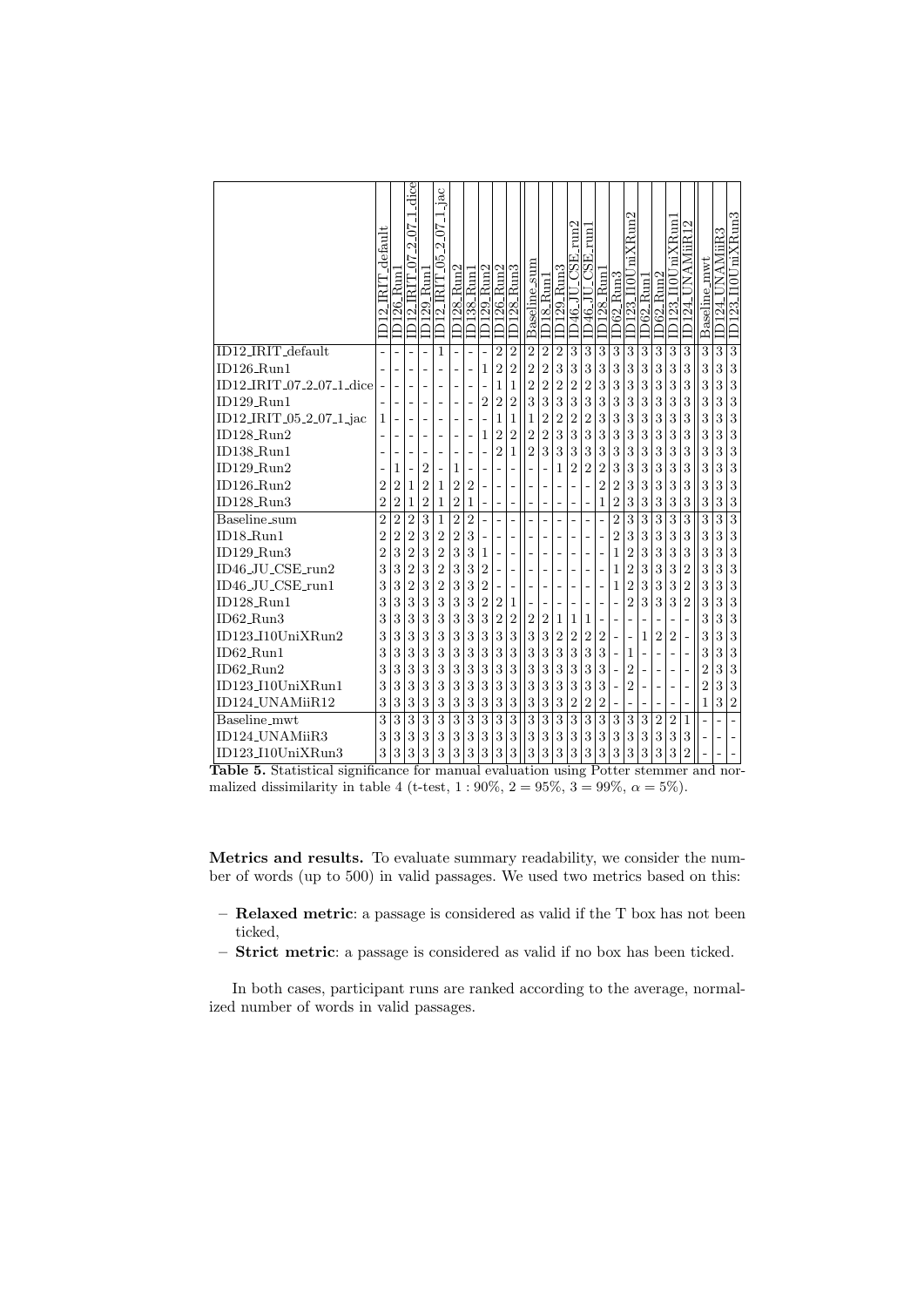A total of 1,310 summaries, 28,513 passages from 53 topics have been assessed. All participants succeeded in evaluating more than 80% of the assigned summaries. The resulting 53 topics include all of those used for informativeness assessment. Results are presented in Table 6.

None of the submitted participant runs outperformed Baselinesum (Baseline with complete summaries). This can be explained by the fact that formula 1 favors sentences with numerous Multi Word Noun Phrases. These particular sentences tend to be long, with few pronouns, thus few broken anaphora. The drawback of this Baseline is that building an extract of 500 words made of long sentences will be always less informative than a dense coherent summary made of non redundant short sentences. Therefore participants runs had to improve informativeness without hurting readability too much.

The other baseline restricted to Multi Word Noun Phrases was considered as unreadable by most assessors except by one who is a specialist in terminology and considered as acceptable any NP that corresponds to a real Multi Word Term.

|                | Relaxed metric                    |          | Strict metric  |                                     |          |  |  |  |  |  |
|----------------|-----------------------------------|----------|----------------|-------------------------------------|----------|--|--|--|--|--|
| Rank           | Run id                            | Score    | Rank           | Run id                              | Score    |  |  |  |  |  |
| $\,1$          | Baseline_sum                      | 447.3019 | $\mathbf{1}$   | Baseline_sum                        | 409.9434 |  |  |  |  |  |
| $\overline{2}$ | ID46_JU_CSE_run1                  | 432.2000 | $\overline{2}$ | $ID129_Run1$                        | 359.0769 |  |  |  |  |  |
| 3              | $ID128_Run2$                      | 417.8113 | 3              | $ID129_Run2$                        | 351.8113 |  |  |  |  |  |
| 4              | ID12_IRIT_default                 | 417.3462 | $\overline{4}$ | $ID126_Run1$                        | 350.6981 |  |  |  |  |  |
| 5              | ID46_JU_CSE_run2                  | 416.5294 | $\bf 5$        | ID46_JU_CSE_run1                    | 347.9200 |  |  |  |  |  |
| 6              | $ID129_Run1$                      | 413.6604 | 6              | $ID12_IRT_05_2_07_1$ <sub>jac</sub> | 344.1154 |  |  |  |  |  |
| $\overline{7}$ | $ID129_Run2$                      | 410.7547 | $\overline{7}$ | ID12_IRIT_default                   | 339.9231 |  |  |  |  |  |
| 8              | ID12_IRIT_05_2_07_1_jac           | 409.4038 | 8              | ID12_IRIT_07_2_07_1_dice            | 338.7547 |  |  |  |  |  |
| 9              | ID12_IRIT_07_2_07_1_dice 406.3962 |          | 9              | $ID128_Run2$                        | 330.2830 |  |  |  |  |  |
| 10             | ID126_Run1                        | 404.4340 | 10             | ID46_JU_CSE_run2                    | 330.1400 |  |  |  |  |  |
| 11             | $ID138_Run1$                      | 399.3529 | 11             | $ID129_Run3$                        | 325.0943 |  |  |  |  |  |
| 12             | $ID128_Run1$                      | 394.9231 | 12             | $ID138_Run1$                        | 306.2549 |  |  |  |  |  |
| 13             | $ID129_Run3$                      | 393.3585 | $13\,$         | $ID128_Run3$                        | 297.4167 |  |  |  |  |  |
| 14             | $ID126_Run2$                      | 377.8679 | 14             | $ID126_Run2$                        | 296.3922 |  |  |  |  |  |
| 15             | $ID128_Run3$                      | 374.6078 | 15             | $ID62_Run2$                         | 288.6154 |  |  |  |  |  |
| 16             | $ID62_Run2$                       | 349.7115 | 16             | $ID128_Run1$                        | 284.4286 |  |  |  |  |  |
| 17             | $ID62_Run1$                       | 328.2245 | 17             | $ID62_Run3$                         | 277.9792 |  |  |  |  |  |
| 18             | $ID62_Run3$                       | 327.2917 | 18             | $ID62_Run1$                         | 266.1633 |  |  |  |  |  |
| 19             | $ID18_Run1$                       | 314.8980 | 19             | $ID18_Run1$                         | 260.1837 |  |  |  |  |  |
| $20\,$         | ID123_I10UniXRun2                 | 304.1042 | $20\,$         | ID123_I10UniXRun1                   | 246.9787 |  |  |  |  |  |
| 21             | ID123_I10UniXRun1                 | 295.6250 | 21             | ID123_I10UniXRun2                   | 246.5745 |  |  |  |  |  |
| 22             | ID123_I10UniXRun3                 | 272.5000 | 22             | ID123_I10UniXRun3                   | 232.6744 |  |  |  |  |  |
| 23             | ID124_UNAMiiR12                   | 255.2449 | 23             | ID124_UNAMiiR12                     | 219.1875 |  |  |  |  |  |
| 24             | ID124_UNAMiiR3                    | 139.7021 | 24             | Baseline_mwt                        | 148.2222 |  |  |  |  |  |
| 25             | Baseline_mwt                      | 137.8000 | 25             | ID124 <sub>-UNAMiiR3</sub>          | 128.3261 |  |  |  |  |  |

Table 6. Readability results with the relaxed and strict metric.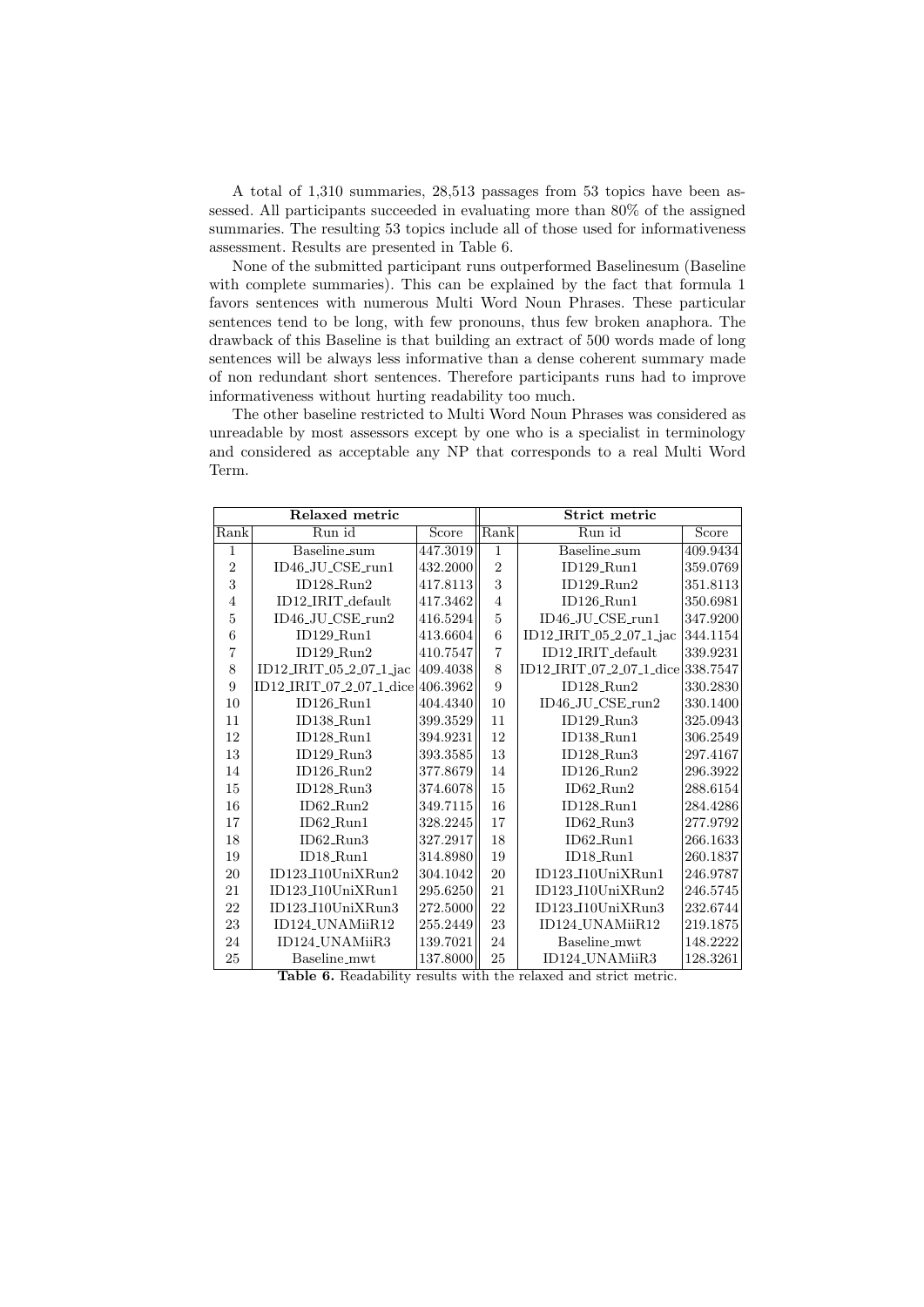# 6 2012 "tweet contextualization" campaign

In 2012, this campaign will be integrated into CLEF (Conference and Labs of the Evaluation Forum) under the title "tweet contextualization". The aim of this task will be close to 2011 campaign, still using the most recent cleaned dump of the Wikipedia (November 2011).

About 100 tweets will be collected manually by the organizers from Twitter. They will be selected among informative accounts (for example, @CNN, @TennisTweets, @PeopleMag, @science. . . ), in order to avoid purely personal tweets that could not be contextualized. Information such as the user name, tags or URLs will be provided. These tweets will be used for manual evaluation, but will be scatterred into 1000 other tweets, automatically collected from Twitter Search API. This will ensure that systems provide fully automatic runs.

The tweets will be made available in a JSON format, as shown in Figure 2.



Fig. 2. Example of a tweet, in JSON format.

In 2012, there will be no more automatic evaluation of informativeness since we do not have any reference, as it was the case in 2011 using NYT articles. However we showed that results between manual and automatic evaluations were pretty close.

The informativeness evaluation will be performed by organizers. The readability evaluation will still be performed by organizers and participants. Only the textual content of the tweet should be contextualized. For example, contextualization of a tweet from Barack Obama account, concerning war in Syria, should not come into details about Obama's life, or US elections, but only on the tweet text.